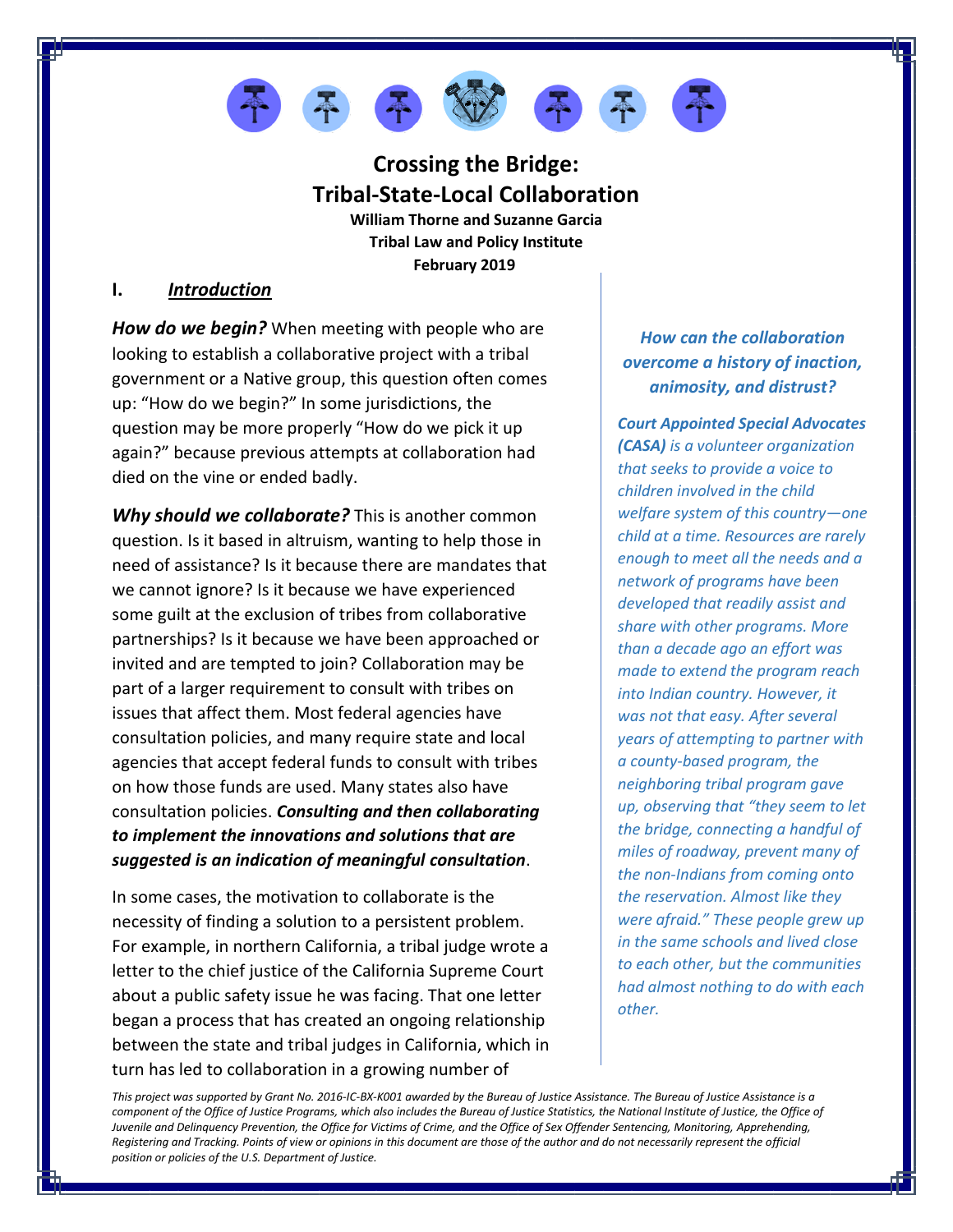

areas throughout the state. In other situations, jurisdictions have come together to meet a legal requirement that they collaborate. The Adam Walsh Act, for example, gave rise to several jurisdictions working together to implement sex offender registries.

Regardless of the reason, the benefits of collaboration—better services, increased amount or range of resources, increased insight, and regional solutions to problems that do not recognize jurisdictional boundaries—are many. This guide is intended to give those searching for answers on "where to begin" a place to start and to suggest strategies that might be helpful.

The approach discussed in this article requires thoughtful planning. Be mindful of resource issues—you don't want to exhaust the champions who would be part of the collaboration. The luxury of enough time to undertake a thoughtful effort is of special value if the issue is not currently an emergency or if there have been problematic previous attempts at building a working relationship. This approach might be too time consuming when you've got a deadline to meet or when you have a pressing concern that requires a quick solution. This approach may also feel like overkill if you already have an established relationship with the other jurisdiction. In those situations, this approach can still be helpful as a checklist of sorts—a list of considerations and recommendations that may be helpful when you are thinking about how to improve your project. It can be difficult to find the time to plan projects, but thoughtful planning may result in smoother, less traumatic, and more successful efforts to build a collaboration.

In this guide, we lay out a plan that starts with preparing to collaborate by planning internally, continues with planning together as collaborators, and then offers tips for the ongoing collaboration. We look at roadblocks along the way and suggest some alternate routes to reach your common destination.

# **II.** *How to Prepare to "Cross the Bridge"—Planning Internally*

The following section walks through steps that might serve as a guide for your internal planning conversations and decisions. Before you "cross the bridge" to work with your partner in another jurisdiction, do the necessary internal planning.

*Note:* These steps are listed sequentially, but that does not necessarily mean they must be accomplished sequentially. You may, for example, decide to include additional team members after you assess your readiness to collaborate. Sometimes being open to revisiting prior steps as the collaboration proceeds is not a waste of valuable time but may be necessary to avoid newly discovered problems or to otherwise improve your collaboration as you move forward.

1. *Set Initial Goals*—In Michigan, when tribal and state courts came together after years of inactivity following a period of previous regular meetings, the goal of the renewed effort was to understand the parallel judicial systems (strengths, limitations, resources,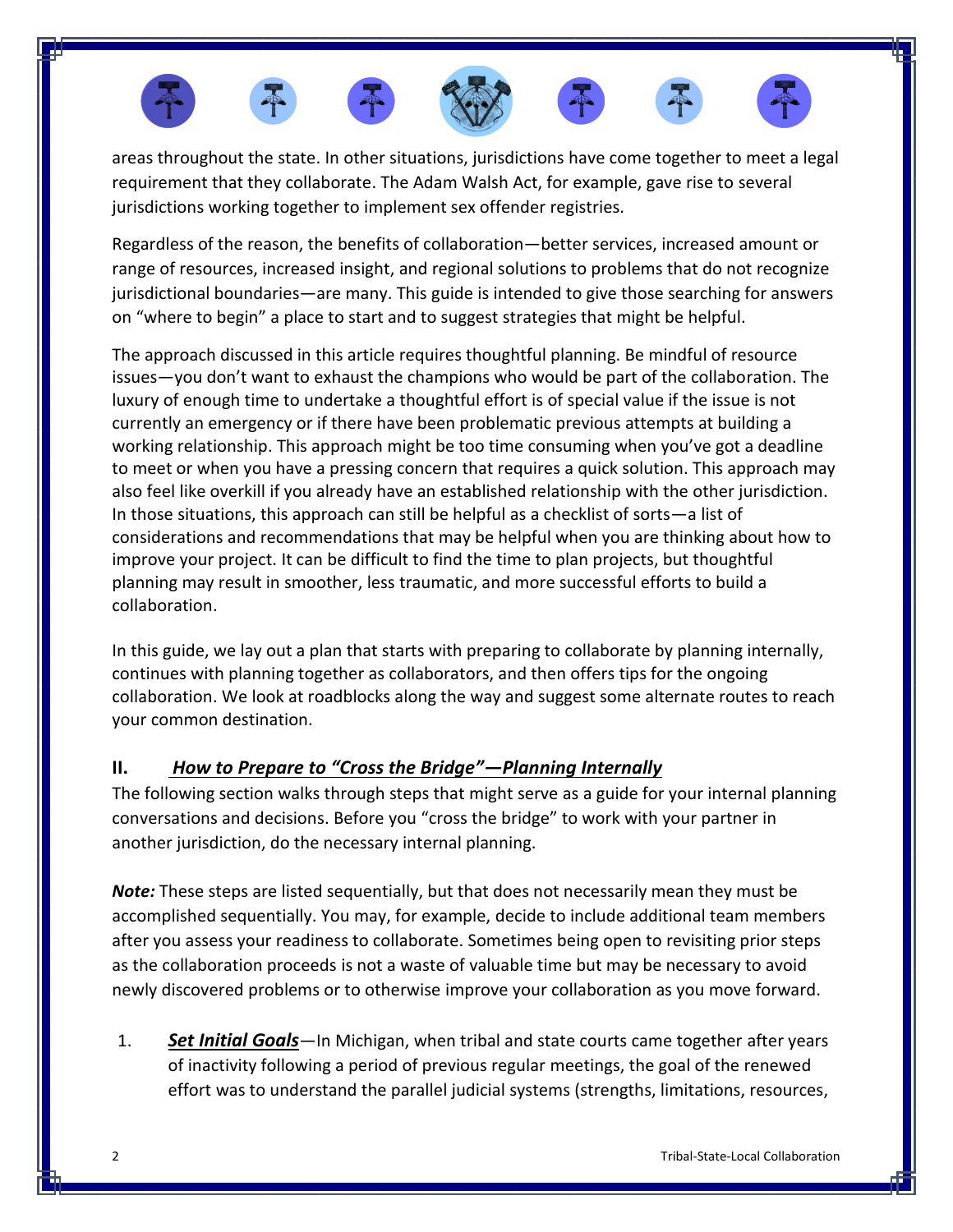











and financial issues) and to build personal relationships. If you have the luxury of time, consider replicating this model and making relationship building your first goal. After trust has been established, and you understand each other, working with your partners can begin to develop targets for future collaboration. Even if you are facing a deadline because of a legal compliance issue or other crisis, a goal of building relationships and establishing trust can result in unexpected benefits, including avoiding a future crisis and developing innovative solutions to otherwise vexing problems.

2. *Create Your Team*—The initial makeup of your team is ultimately going to depend on the goal of your collaboration, and membership of your teams may change as your relationship builds and new goals are identified. When new problems are tackled, new skill sets may be required. But don't allow the desire to put together the perfect team get in the way of starting the project. Identify people who have a reputation of solving problems or who appreciate new perspectives and invite them to attend, either as a participant or an observer. As you proceed, make sure to periodically ask "who else should be invited to the table?"

Remember to invite people who will set a good tone for the group—people with a demonstrated ability to listen, who disagree without becoming disagreeable, and who are willing, when warranted, to take an intermediate step in the right direction. It is also helpful to include people who have a good insight into the history of the relationship and are willing to work to improve it. It is also important to successful problem solving to have people who are conversant with opposing or differing views.

The makeup of the team should also depend on the skills you need to accomplish your

goal. Think about not only who is at the table, but who should also be in the room for the discussions and which perspectives need to be considered before trying to implement any solution.

Often overlooked are the people who work behind the scenes. Some of the most promising collaborations floundered because they did not have support staff to send out meeting announcements, take notes, track assigned roles and responsibilities and basically keep the "trains running."

### **Collaboration Tip**

**Support staff can be key in keeping the collaboration on track, organized, and ready to work together.**

Without someone to attend to the details, it will prove difficult to keep momentum going. If you and your partners do not have sufficient resources to dedicate to this task, then the collaboration must talk about who is willing to carve out time in their schedule to meet this need. Be pragmatic. If you have a partner that is notorious for overbooking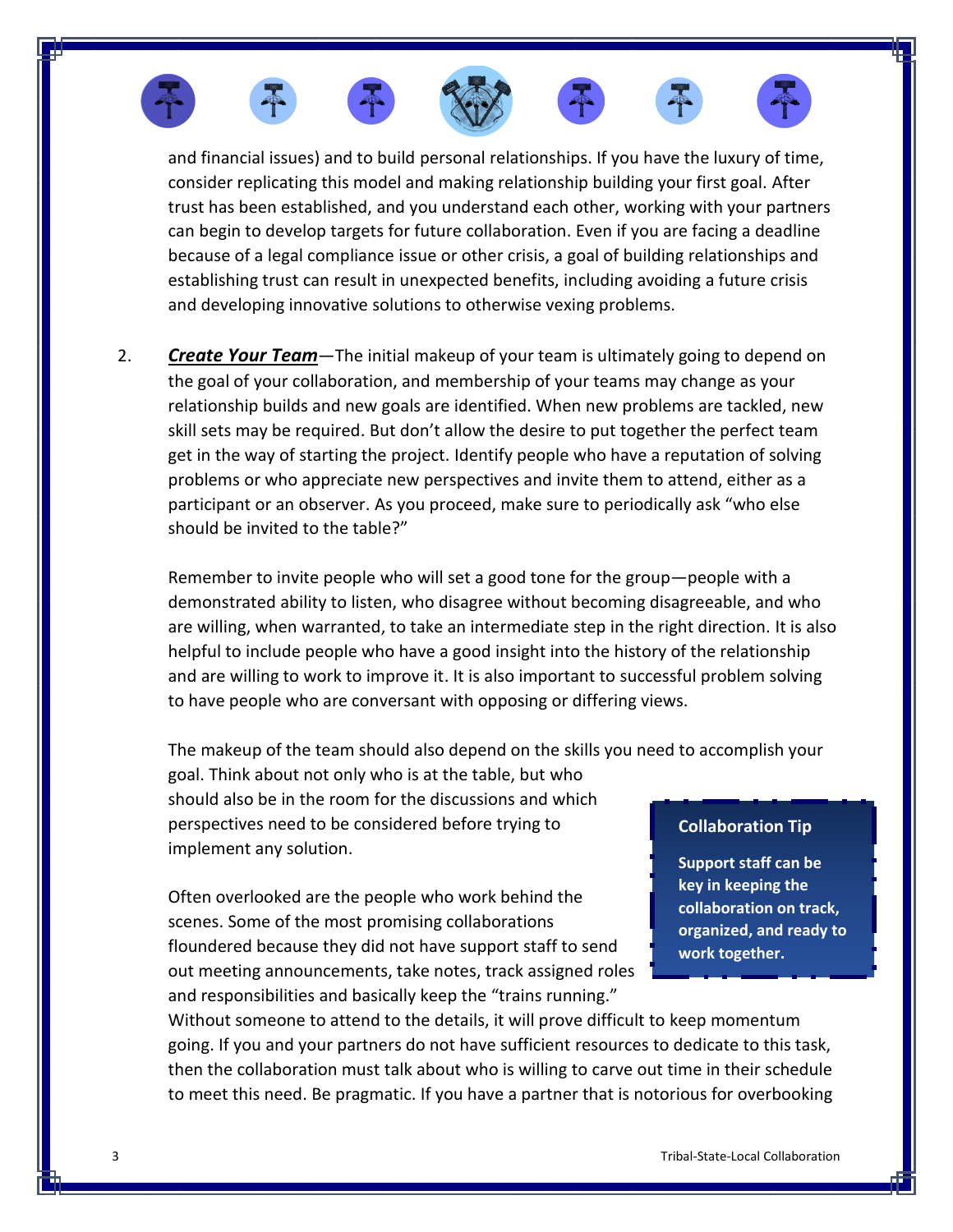

themselves, recognize that up front and take steps to mitigate their well-meaning but potentially damaging tendency to overcommit.

One size doesn't fit all. Depending on the size of the project you have in mind, you might want to consider having a planning core team that meets more frequently to plan, follow up, set agendas, and invite guests for their specific expertise. In other settings, a larger work group may meet less frequently to oversee and assess the ongoing nature of the work while smaller workgroups focus on more specific areas of concern. However you set up the structure, try to be respectful of people's schedules. Balancing busy schedules and setting aside enough time to develop relationships can be a difficult task but developing these relationships has proven to be rewarding and can lead to additional collaborations that weren't part of the initial vision.

In especially problematic situations in which even basic commitment to shared goals is in question, it might be necessary to hire a facilitator. Such a facilitator needs to be especially skilled at diffusing anger and redirecting mistrust. While it is not out of the realm of possibility that this can happen when you are planning internally, this issue more often arises when teams from different jurisdictions meet, and so this point is discussed more at length in section III, part 2, below.

3. *Set Realistic Timelines*—Make sure to consider what other events and activities are impacting the work in your jurisdictions—is domestic violence prevention month coming up and will several of your staff be preoccupied with events? Is it the tail end of an election cycle and will taking a position be risky? Will much staff be gone for training or holidays? Be practical about how long it will take to accomplish your goal. Importantly, build in plenty of time to process ideas and differing points of view. Building consensus takes time and difficult conversations need time to work through and resolve. Don't rush it. Finally, it may be necessary to build in time to develop political support that might be needed to approve and support any agreements.

As your initiative moves forward, periodically track yourselves against your expected timetable. Are there delays that might repeat themselves? Are there workarounds or will you need to adjust future timelines? Are there milestones that might be celebrated? Did you experience "project creep" (a slow movement away from the original purpose of the project that can happen when the project is not well defined) that is now making it difficult to

### **Collaboration Tip**

**Define collaboration as it pertains to your own organization internally so that everyone on your team has similar goals or expectations.**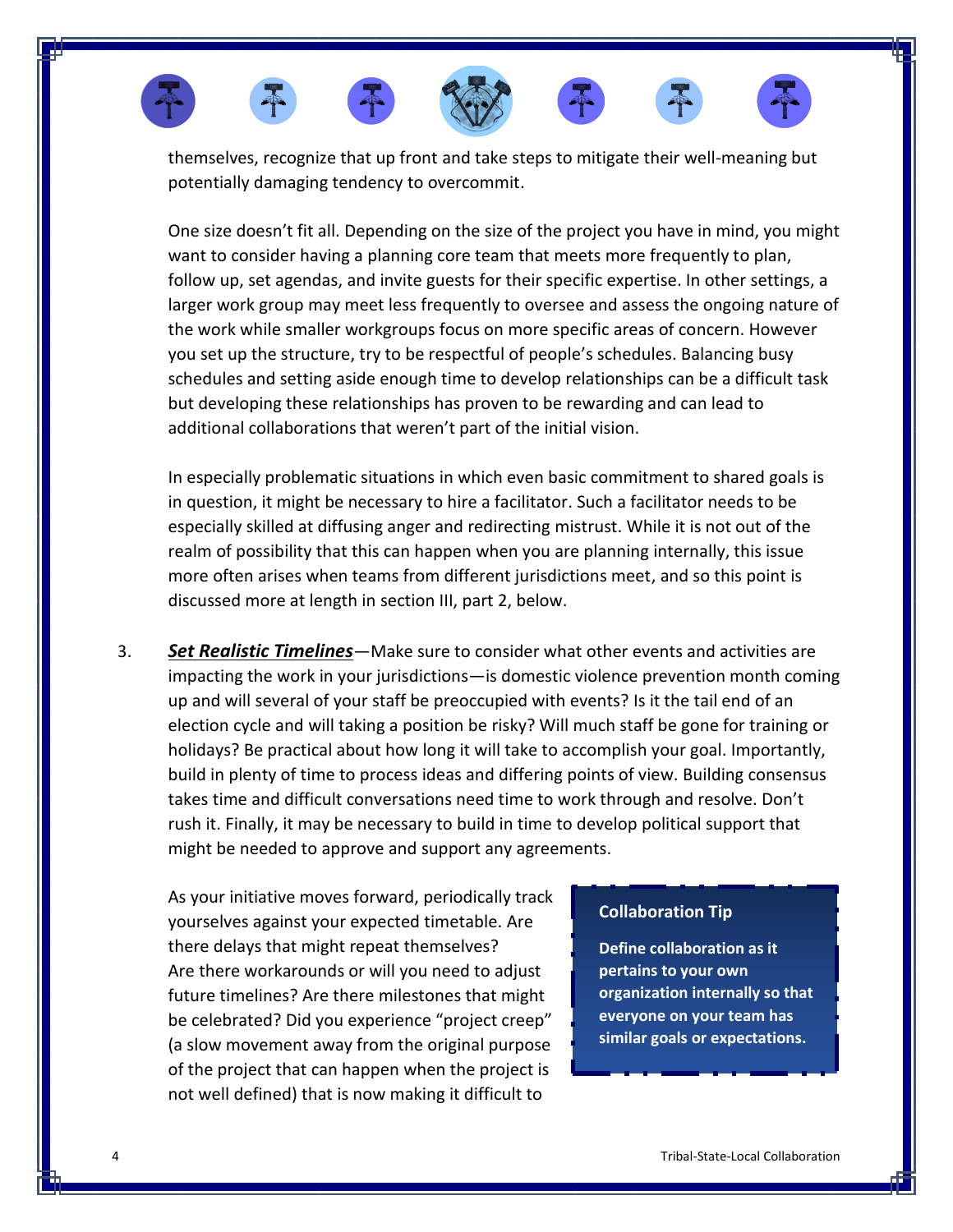

reach your initial goal within your initial timeline? Check back as needed to reassess whether the previously established deadlines are still feasible.

4. *Define Collaboration*—Collaboration sounds simple, but anyone who has worked in a group knows that this is usually not the case. Sometimes, the difficulty stems not from working with your new partners in the other jurisdiction but working with the partners *within* your own jurisdiction. A helpful step in any partnering, therefore, might be to define collaboration as it pertains to your own organization internally so that everyone on your team has similar goals or expectations. It might be helpful to clarify the kind of relationship you currently have with your own organizational partners, think about the kind of relationship you would like to have, and come up with a plan to move everyone in that direction. In *[Building a Legacy of Hope: Perspectives on Joint Tribal-State](https://open.mitchellhamline.edu/cgi/viewcontent.cgi?referer=https://scholar.google.com/&httpsredir=1&article=1338&context=wmlr)  [Jurisdiction](https://open.mitchellhamline.edu/cgi/viewcontent.cgi?referer=https://scholar.google.com/&httpsredir=1&article=1338&context=wmlr),* the authors suggest that there are five levels of interaction.

# **Five Levels of Interaction**

- 1. *No cooperation*—Efforts to help the other operate are absent.
- 2. *Minimal levels of cooperation*—There are some efforts to provide help to the other jurisdiction so that both operate more efficiently.
- 3. *Full cooperation*—The organizations work together so that they each operate at maximum efficiency, but their operations are completely independent.
- 4. *Collaboration*—At this level there is interaction whereby the jurisdictions not only operate at maximum efficiency themselves but actively seek to help the other operate better through some interactive efforts.
- 5. *Cocreation*—At this level the jurisdictions are working together to create systems and tools so that they can maximize the results for each through joint efforts at all possible levels.

Think about how, internally in your own jurisdiction, the partners work together. Then think about how you would prefer to work together. Will your team come to an agreement on policy, then expect each department to draft its own procedures, or will you create procedures as a group? Make sure everyone has the same understanding.

5. *Assess Readiness to Collaborate*—At one point or another, most of us have been involved in unsuccessful collaborations. In hindsight, we can probably identify why it was that the collaboration failed. It might have been that the people sitting at the table did not have the authority to make decisions needed to resolve the situation. Perhaps it was because the parties to the collaboration had different overarching concerns that were not clearly identified and expressed—one partner was most concerned in ensuring a certain law was complied with, while the other partner is most concerned with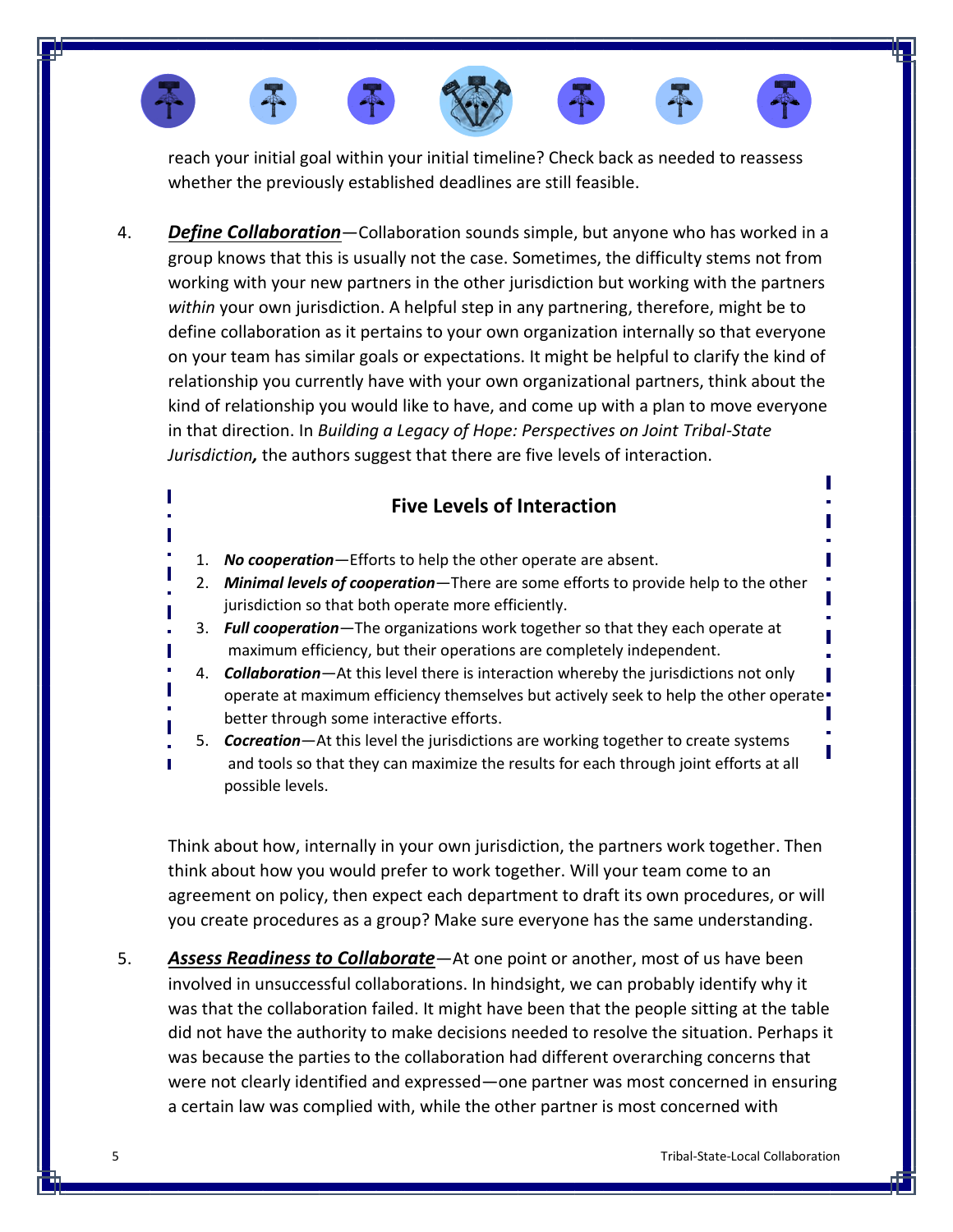













ensuring that the services they provide were easily accessible to their clients—and as a result, people talked past each other and were unable to reach a resolution. Prior to reaching out to your state, local, or tribal partner, gather your own team, take a close, clear-eyed look at your circumstances, and make a frank assessment of whether your organization is ready to collaborate. A tool to facilitate this assessment is attached in Appendix B.

- $\circ$  As discussed briefly in the tool, you can use the results of the assessment in many ways. It might be that you decide to address some of your challenges internally before you reach out to the other jurisdiction. You might choose to approach the other jurisdiction with the assessment in hand to begin the work with an honest conversation about where your challenges lie. That kind of frank discussion can go a long way toward developing a trusting relationship and can also pave the way toward making sure everyone's expectations are aligned. And naturally, you may want to do a combination of the two and work internally while you reach out to your partner jurisdiction. And still another option might be to informally plan with your cross-jurisdictional partner as you both assess the readiness of each organization.
- 6. *Set Internal Ground Rules*—Internal ground rules are especially important if you have team members from different departments or various lines of responsibility and there is no one person on the team who has clear authority to make binding decisions applicable to everyone who needs to be on the team. Commonly established ground rules can include the following subjects:
	- ➢ *Communication*—How will the internal team communicate? If you have a key team member who prefers phone calls to e-mails, it's important to recognize that up front. It might not be that your new partner is ignoring you, it might be that she only responds to e-mails at the end of the day.

### **Collaboration Tip**

**Using a more nuanced decision-making framework can unpack the problem, lead to discussion and understanding about the reasoning and values underlying your team member's evaluation of the situation.**

➢ *What Is the Internal Decision-Making Process?*—You may want to consider using a decision-making framework that helps clarify where sticking points may be. When deciding what to do, instead of voting yes or no, team members are invited to show their level of support for a proposed resolution in a more detailed manner: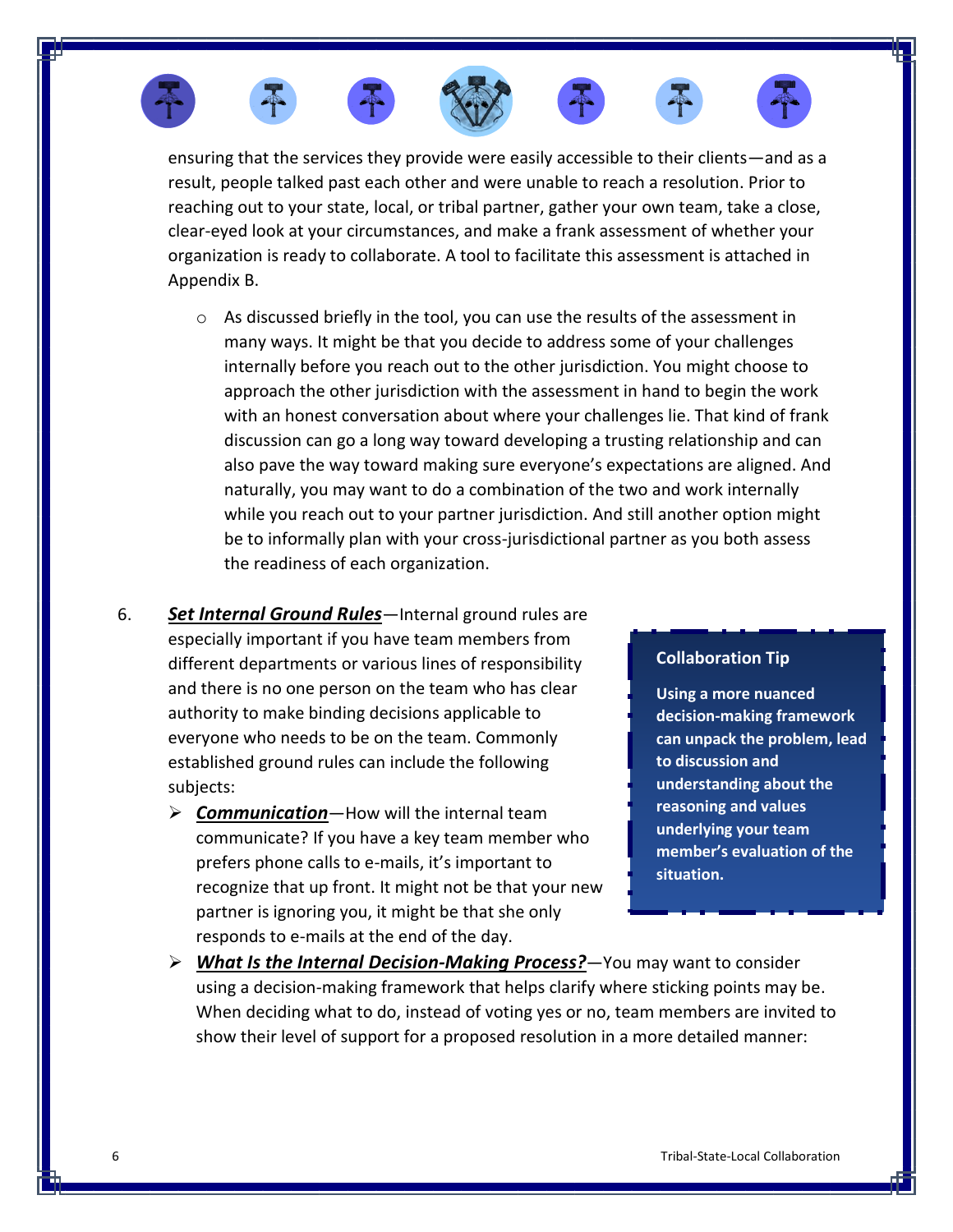









- 1. I can easily support the decision or action.
- 2. I can support the decision or action, but it may not be my preference.
- 3. I can support the decision or action with minor changes.
- 4. I support the will of the group, but I don't necessarily agree with the decision or action.
- 5. I cannot support the decision or action.

Using a more detailed decision-making framework can unpack the problem and lead to discussion and understanding about the reasoning and values underlying your team member's evaluation of the situation. A thoughtful discussion might lead to a more detailed understanding of different perspectives and possibly a new consensus.

### 7. *Know the History and the Context*—Especially if you are coming from the state,

county, or local jurisdiction, it is important to acknowledge the history shared with your tribal partner and how that history has resulted in present-day dynamics. In one situation, a tribe and a county were attempting to come to an agreement about how county service

"Why would we not collaborate with those who were here before us . . . and have an indigenous understanding of this place we now share, to help us make wise decisions for our common future?" – Hon. Timothy Connors

providers would deliver services to tribal members that lived in their concurrent jurisdiction—how referrals would be made, what information would flow back and forth, and whether attendance at tribal court hearings would be possible. The history between the county and the tribe, both recent and long past, had been adversarial at best. The main barrier preventing the flow of services was a widely known story that a 20-year-old court order stated that county workers could not provide services if the tribal court had jurisdiction over the issue. Yet, no one could find the court order. County staff researched the issue, only to discover that there in fact was no court order. Tucked away in a file somewhere, was a memo, written by a judge who had been part of that adversarial history, giving his opinion and leaving no room for discussion. County staff, recognizing this dated memo for what it was, immediately contacted their tribal partners to admit that the "story" of the court order was wrong. This admission not only removed a barrier to the parties' main goal, it began the process of building trust between the parties that led to additional collaboration.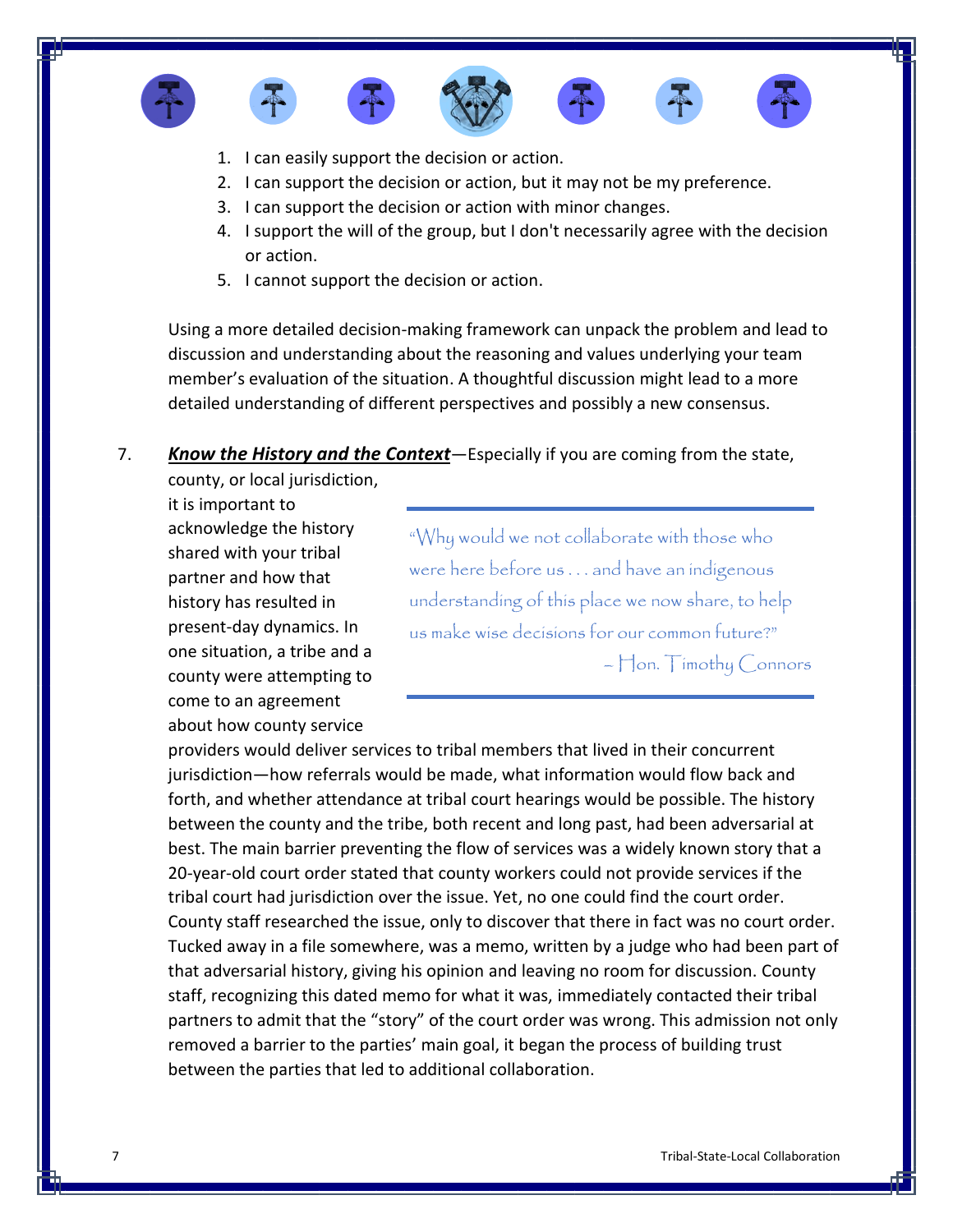









It is also important to know the context of the situation. Have the parties tried to collaborate in the past and failed? Why did that happen? Was the timing simply wrong? Was there a lack of connectivity and/or staff support? Were the right people not at the table? Is there an individual who could be considered a disruptor—someone who is more interested in causing issues than in resolving issues? Familiarize yourself with the context of the situation and be proactive about minimizing the negative effects it may have on your current efforts.

# 8. *Determine Who from Your Prospective Collaborative Partner You Should*

*Contact*—If you already have a positive relationship with an individual who works for your partner jurisdiction, figuring out who to contact to begin the larger collaboration will be simple. If you have no relationship with anyone at your tribal or state partner, think outside the box. Ask someone who does have this relationship to not only provide you with contact information but also to perform a warm hand off: Ask them to attend the first few meetings with you and help establish the trust that is so key to developing relationships and reaching agreements. These first few meetings might best take place as an informal breakfast or coffee meeting with the initial goals of developing the relationship. It goes without saying that it is important to always show respect. Remember you are interacting with your peers from another jurisdiction—they are your equal and begin with the assumption that, like you, they are concerned with solving a common problem.

Ask if there are protocols or touchstones that must be dealt with before conversations reach an "official" level. Must higher-ups be consulted or advised about the initial conversations or will informal discussions be sufficient before presenting drafts or ideas for approval? When must "official" approval be sought to authorize government-togovernment discussions? Understand that the way things are done in your jurisdiction is not necessarily the way things are done in another.

# **III.** *Initial "Crossing the Bridge"—Planning Together as Collaborators*

Now that you've completed your internal planning process, it's time to "cross the bridge" and begin working with your partner. Most of the steps listed in the following text are going to sound repetitive, but there are different considerations now that we are applying the collaborative process to an interjurisdiction relationship.

1. *Define Collaboration*—In approaching this step, be open to new ideas. Indigenous ideas of collaboration might have much to offer your partnership and help you meet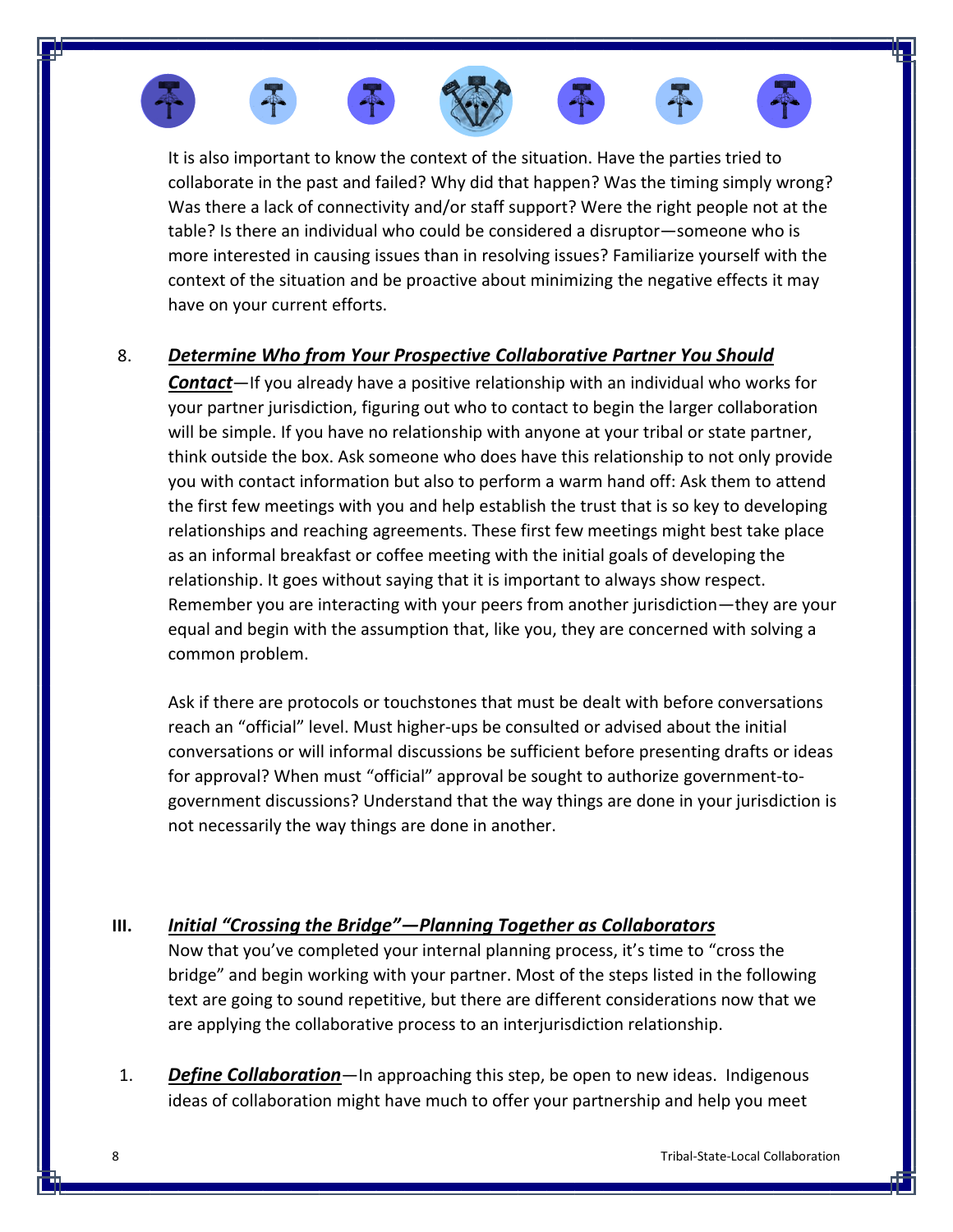

When building a collaborative effort, review the five levels of interaction*:*

- 1. *No cooperation*—Efforts to help the other operate are absent.
- 2. *Minimal levels of cooperation*—There are some efforts to provide help to the other jurisdiction so that both operate more efficiently.
- 3. *Full cooperation*—The organizations work together so that they each operate at maximum efficiency, but their operations are completely independent.
- 4. *Collaboration*—At this level there is interaction whereby the jurisdictions not only operate at maximum efficiency themselves but actively seek to help the other operate better through some interactive efforts.
- 5. *Cocreation*—At this level the jurisdictions are working together to create systems and tools so that they can maximize the results for each through joint efforts at all possible levels.

If these five levels do not reflect your values or your way of collaborating, talk to your partners and teach them about the values and understandings that inform your ways of collaborating. Make sure everyone has the same understanding of the kind of working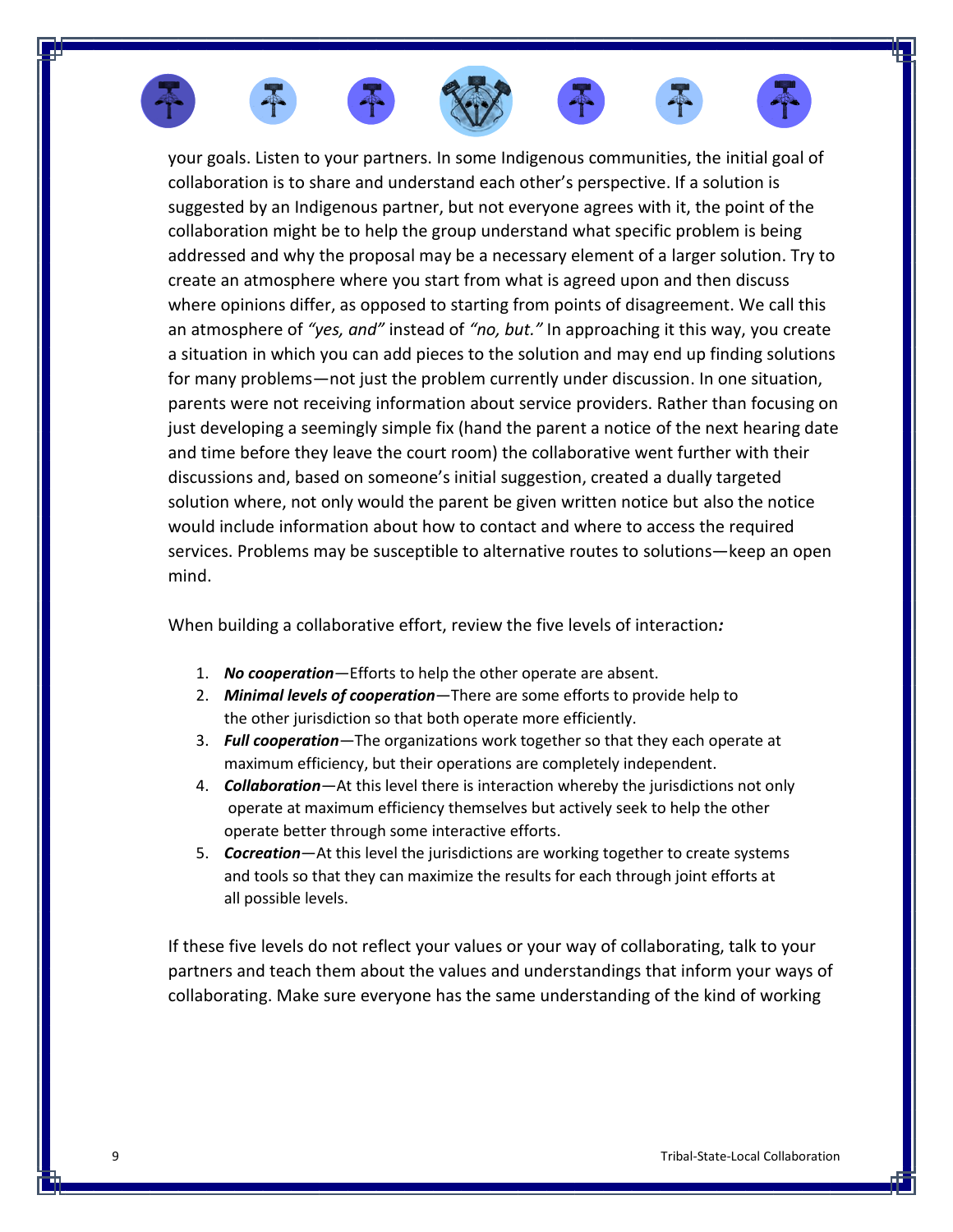









relationship you are trying to develop. As your project proceeds, check during the discussions to determine whether true collaboration is occurring. If repeatedly it is just one side's problems that are being addressed, the collaboration is not likely to last. If, however, joint problems are addressed or at least separate problems for both communities, people are more likely to keep attending the meetings. If everyone at the table plays a part in crafting the solutions, and the solutions benefit the communities that both seek to serve, those actions are more likely to result in a sustainable collaboration. And if everyone owns a part of the solution, each member is more likely to work to implement the solution—because it's *our* solution not "his/her idea of a solution." It is important to create a safe space where people can suggest ideas and approaches and think out loud, even if their idea is not fully formed—utilizing the "yes and" not "no, but" approach. Each new idea sparks a new perspective. Each idea need not be a selfcontained solution. Ideas can be discarded after consideration and new or improved approaches developed. It is not about which ideas wins. One size rarely fits all and different solutions might fit best in different circumstances. According to at least one prominent business advisor, different perspectives are essential to finding solutions, noting that if "we" could have solved the problem alone—we already would have done so. Instead, working with diverse perspectives makes complex problem solving more likely.

## *Out-of-the-Box Thinking…*

*In one chiefly rural community with a truancy problem, a collaboration solution was developed to utilize the police an education/child welfare problem—not as enforcers of the law, but rather as problem discovered that truancy was worst on Mondays when parents might have had a "hard" weekend. The community had no money to throw at the problem. Instead they considered ways of utilizing current resources in "outof-the-box" thinking. The solution was for the kids to call the police department if they needed a ride to school. The officers would pull up outside and call the youth on the phone, all while having no contact with the parent. The solution ended up eventually embarrassing the parents into getting the kids to school, and the police and the youth ended up having a much better working relationship based on conversations while driving to school in the mornings.* 

*A win-win for the community.*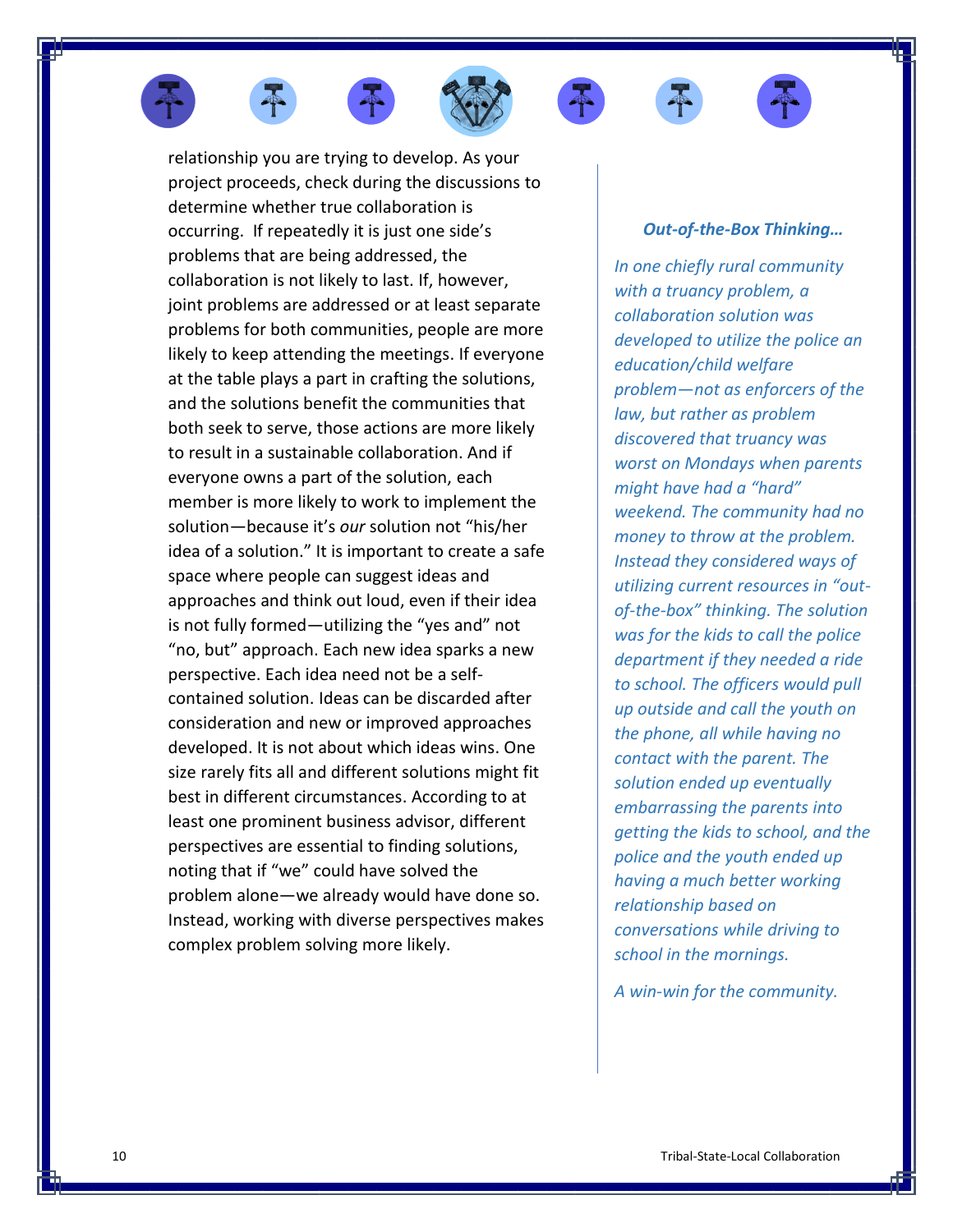









2. *Create Your Team*—In putting together your larger cross-jurisdictional team, keep in mind the recommendations that were stated previously: include people not only because of the role they play or the skill set that they bring, but also include people who are eager to learn about how other people do things. Include people who are intellectually curious and share a joy at learning new ideas and new ways of doing things. This will help spark the development of trust between parties as they share and move the collaboration forward. Don't forget to include people who may disagree but who are willing to listen and share perspectives. "Preaching to the choir" rarely solves complex disputes.

Longevity is important in your team because many of the issues tackled will take prolonged effort to solve and even longer to institutionalize the changes. If you need to include someone who will be leaving their position soon, ensure they bring in someone they want to mentor so the transition is much smoother. Plan for vacancies as well as leadership transitions. On more than one occasion, the turnover of key staff has ended a successful collaboration. In planning your partnership, decide between the parties who will step into key positions should someone get sick, have a change in job titles, or move on and begin the process of preparing them for succession.

As mentioned in an earlier section, it might be helpful to create more than one team: a core group that meets regularly to plan, implement efforts, and monitor success, as well as a larger team whose members, while important to creating the political support and official sanction, only need to be involved on a more sporadic basis. Think this through carefully.

#### *One Size Does NOT Fit All…*

*In one jurisdiction, the issue that needed resolution concerned services of process. Outside law enforcement was coming on to the reservation without notice to serve legal papers on people for civil and criminal matters. This approach solved a short-term problem for the non-Indian jurisdiction and created a more fundamental problem for the Indian community. Now, instead of a dispute involving individuals, there was a brewing battle between sovereigns. The solution identified was to create a process in which outside law enforcement and civil process servers would first go to the tribal court where an initial review of the legal papers was conducted and then a decision made on whether tribal officers would complete the service. The parties cooperated and it was successful. [The papers were properly served, and tribal sovereignty was honored.] It is not always necessary to have a fullfledged collaborative group to solve problems, but it can build for future successes. In this case, the partners didn't need to utilize a process of full cocreation of tools and materials to come to a resolution. Again, one size doesn't fit all. In this instance it worked, and it set the table for future broader collaborations.*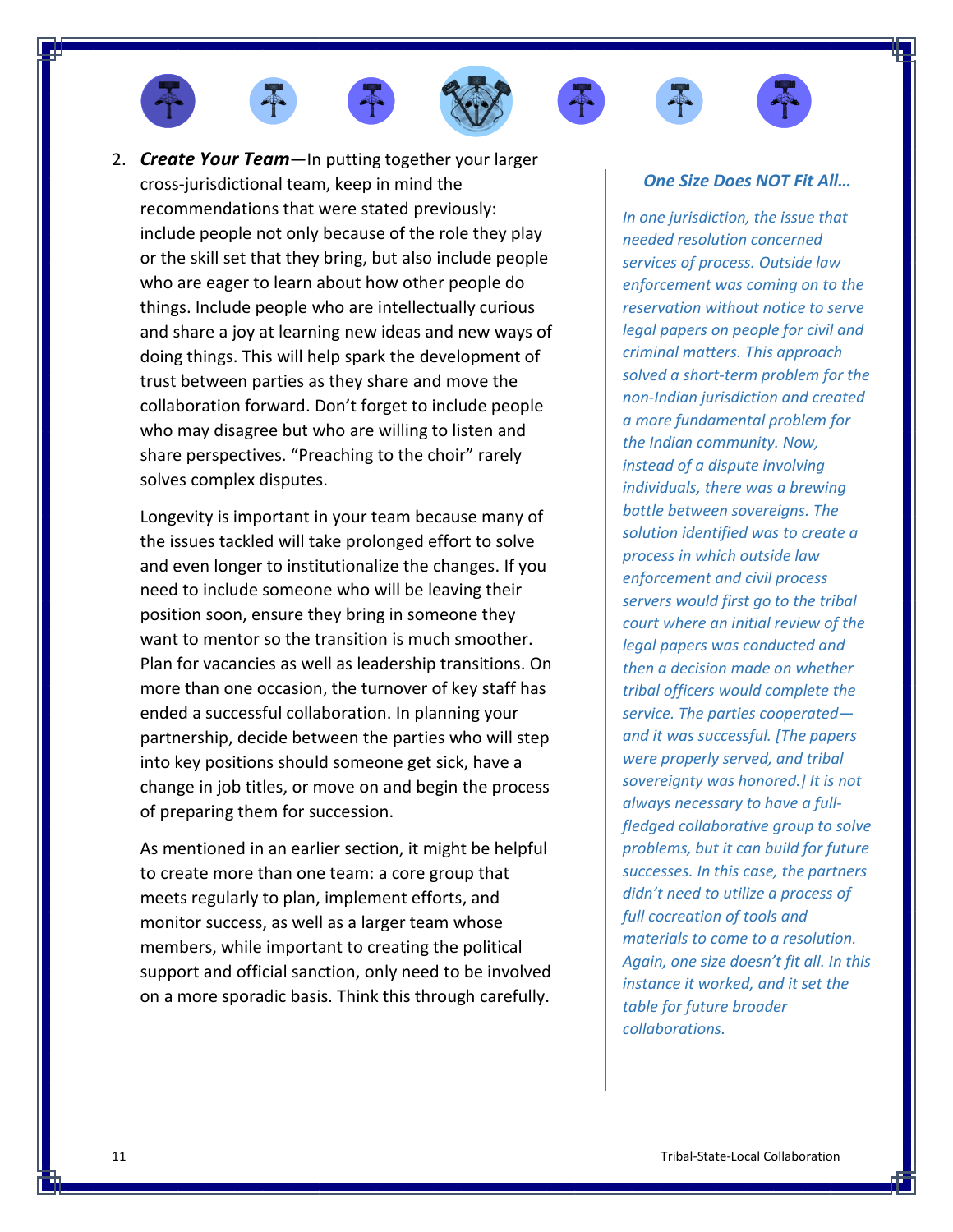









- ❖ Who needs to be at the table?
- ❖ Which table, or both?
- ❖ Who has the time and the commitment to follow through?
- ❖ Who understands the practical obstacles to be overcome?
- ❖ Who has the authority to try various solutions and approaches?
- ❖ Who has the contacts to reach out to people and organizations that might be helpful in achieving success?
- ❖ Who will help behind the scenes?
- ❖ Who is able and willing to keep all the members connected?
- ❖ Who is organized enough to keep the threads from tangling?
- $\dots$  Who can chart and report the progress or identify unforeseen obstacles that may appear?

The most essential person to long-term success of your venture might well be the person on the team who collates and sends out notes and drafts the written agreement. Which of the partner jurisdictions has staff that can devote their time to that? Who can be tasked, and trusted, with doing that behind-the-scenes work? Ensure that you have the right people at the table and the right support staff to perform administrative duties such as arranging meeting space and developing and delivering agendas and meeting notes. If you are extremely fortunate, you might find someone who can serve in both

roles. If not, you may have to figure out how to assign or rotate some or all those duties.

If there has been a long or bitter history of interaction, such a profound lack of trust that there is literally no positive relationship between the potential collaborators, or when the parties have reached an impasse, it may be necessary to bring in a mediator/facilitator in an attempt to bridge the chasm between the parties. On troublesome issues or problems, an objective or independent third party might also be helpful. A facilitator who can help each side understand

#### **Collaboration Tip**

**Where there has been a history of animosity, taking the step to bring in a trusted and knowledgeable third party will demonstrate your commitment to the process, respect for your partner jurisdiction, and commitment to finding an appropriate, fair, and joint solution.**

the other side's perspective in a way that is fair may be more useful in the long term than someone who is more focused on simply brokering an agreement. Where there has been a history of animosity, as is often the case between tribes, states, and local entities, taking the step to bring in a trusted and knowledgeable third party will demonstrate your commitment to the process, respect for your partner jurisdiction, and commitment to finding an appropriate, fair, and joint solution.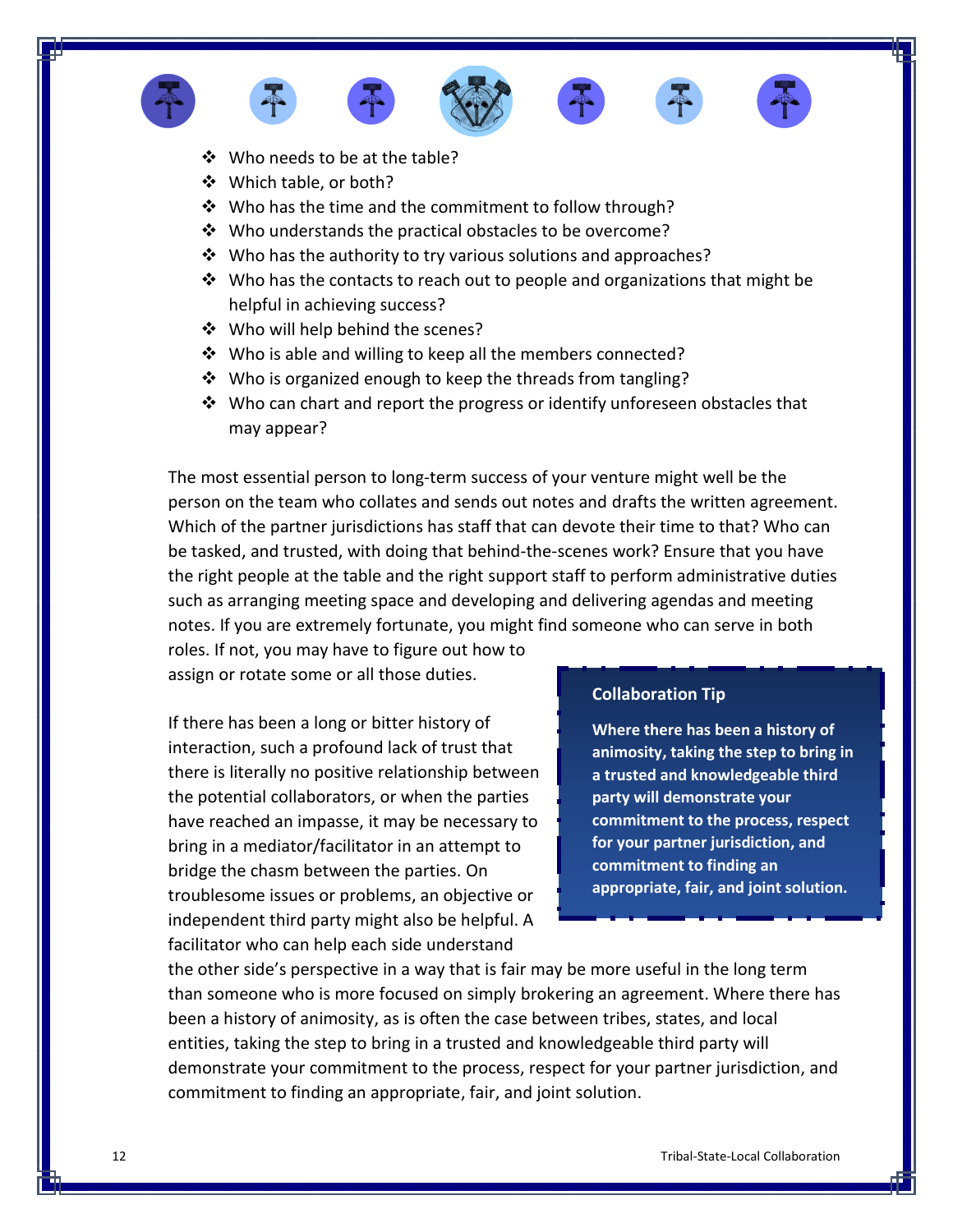

In one instance, a county and tribe had a long history of adversarial and acrimonious relationships. As time passed, things had progressed from all-out animosity to some cooperation, but disagreements and misunderstandings were commonplace. Attempts were made to come together over an important issue, but negotiations dragged on for more than a year with no results. New leadership came in on the county side, and they suggested hiring a facilitator that was widely known and trusted in the Native community. When the county approached the tribe and suggested bringing in this individual, it emphasized its desire to reach a fair solution. In less than a year, the agreement was finalized and adopted by elected leadership on both sides. Since that time, and without the continued assistance of the facilitator, the county and the tribe have continued to build their relationship. They have even expanded into new areas of collaboration.

Last, but not least, make sure that both the membership and the leadership of the collaborative team is approximately equally divided between the tribal and nontribal parties, unless there is both a good reason and an agreement to do something different. It is particularly important that both real and nominal leadership authority be shared between the tribal and nontribal jurisdictions. In all too many situations, an imbalance of power between state, locals, and tribes has led to the failure of collaborative efforts. The wider acceptance in the affected communities may hinge on whether the collaborative is proactive about ensuring that there is a clear and transparent balance of responsibility for decisions and proposed solutions.

In the failure of one of the early efforts toward collaboration of state and tribal courts, one of the root causes can be traced to exclusive leadership by the state and an inadequate number of tribal members participating as members of the collaborative. Of the three original forum efforts, the two efforts that succeeded all had equal and shared leadership and approximately equal membership on the collaborative.

3. *Establish Goals, Timelines, and Expectations*—As you begin meeting with a new partner, attempt to come to agreement about the problem you are attempting to solve. Pushing a particular solution early in the process may prove counterproductive. Remember that success, even with small issues or "low-hanging fruit," can lead to greater trust. Unless there is a need for urgency, tackling the simpler and easier to solve problems, while postponing the more troublesome issues, may create a sense of accomplishment. Those successes can then be leveraged into more difficult conversations and more troublesome issues.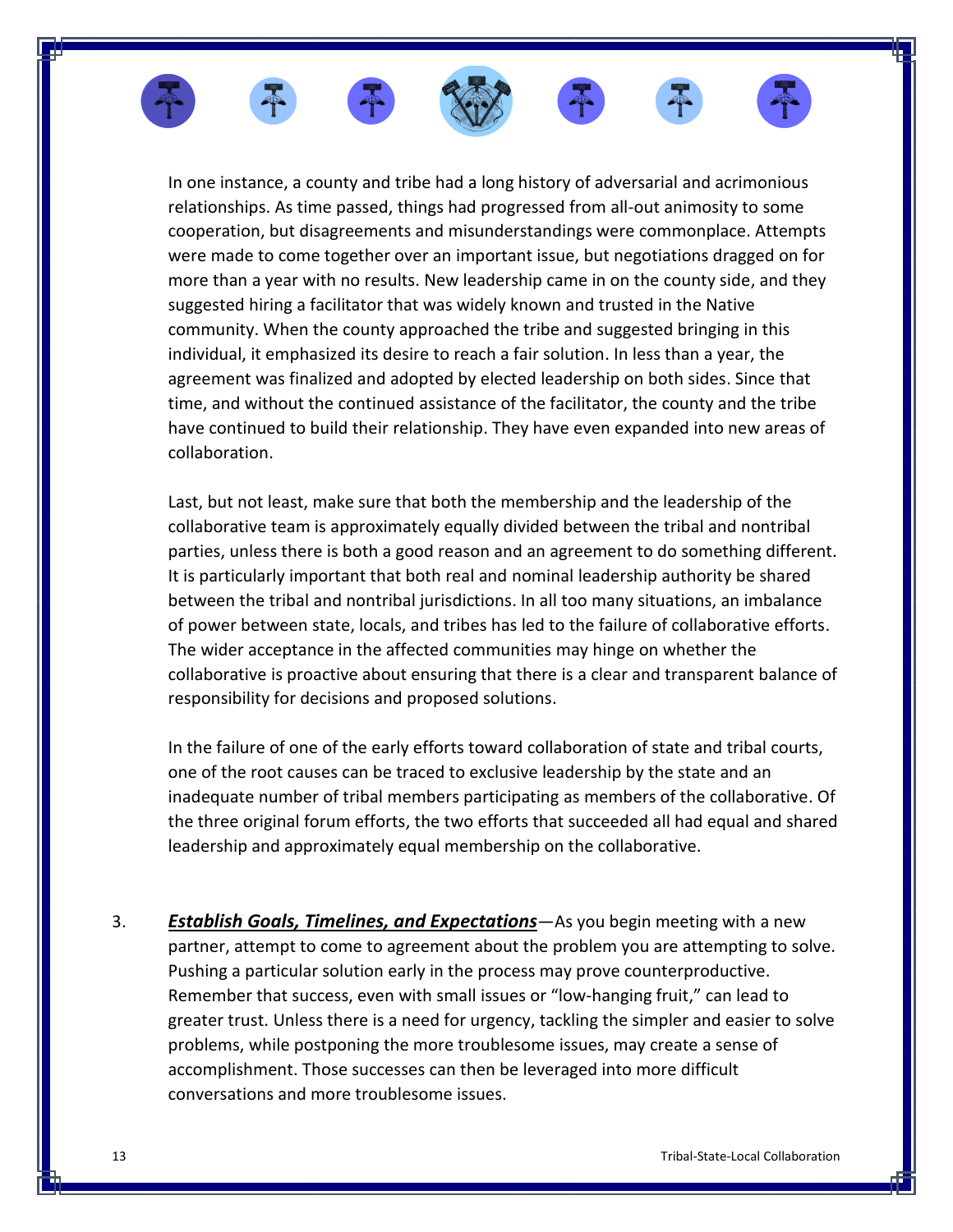

In other situations, in which there may already be some established trust to build upon, it may be helpful to identify all the vexing issues, putting everything on the table in a nonvolatile manner. This list can be added to as the collaborative continues. The list will also serve as a yardstick to gauge progress. Once the list is created, it may be helpful to divide the challenges into categories depending upon either the time or the amount of effort that will be required to solve each of them. Categories such as "short term," "medium term," and "long term" may work but are not the only approaches. Then, within each category, the list can be sorted into priorities. How you establish priorities may depend upon importance (political, community, or practical interest or need), ease of accomplishing, readily available resources, and so forth. Each collaborative should attempt to reach this prioritization by consensus when possible. Shared goals, even in the absence of shared solutions, can sustain a collaborative while trust is being built and small victories are achieved.

As you enter the planning stage be sure to have honest conversations about workloads, other initiatives that are going to take the time and energy of the partners, and events that might interfere with forward momentum of the project. Then set realistic timelines

#### **Collaboration Tip**

**Take the time to learn about your partner, their family and the community they represent. Always keep in mind that learning the processes involved in solving problems can be more important than timeliness and reaching a solution. Most times, "The process is the message and the relationship is the key."**

for assessing effort, progress, and success. Community context for these efforts is an important consideration. In many Native communities, summertime is the most active social time of year, when many are busy with additional family and community obligations. In other communities, projects and initiatives often stall during preparation for Feast Days and ceremonies, or at the end of the year because of holidays and community events. Be ready to plan around those. Upcoming elections, both

tribal and local, can also cause a delay. Will a new county commission or executive come in and want to be involved in decisions? Will positions of authority or decision-making change? It is possible to work around that by addressing issues that will not require the input of elected officials? Or, will there always be distractions and "now is as good a time as any"? Make these kinds of assessments jointly, not unilaterally. Take the time to learn about your partner, their family, and the community they represent. This simple step can build trust into your relationship. Finally, especially if negotiating complicated, difficult issues, your timelines should be flexible. You will hit unexpected snags and may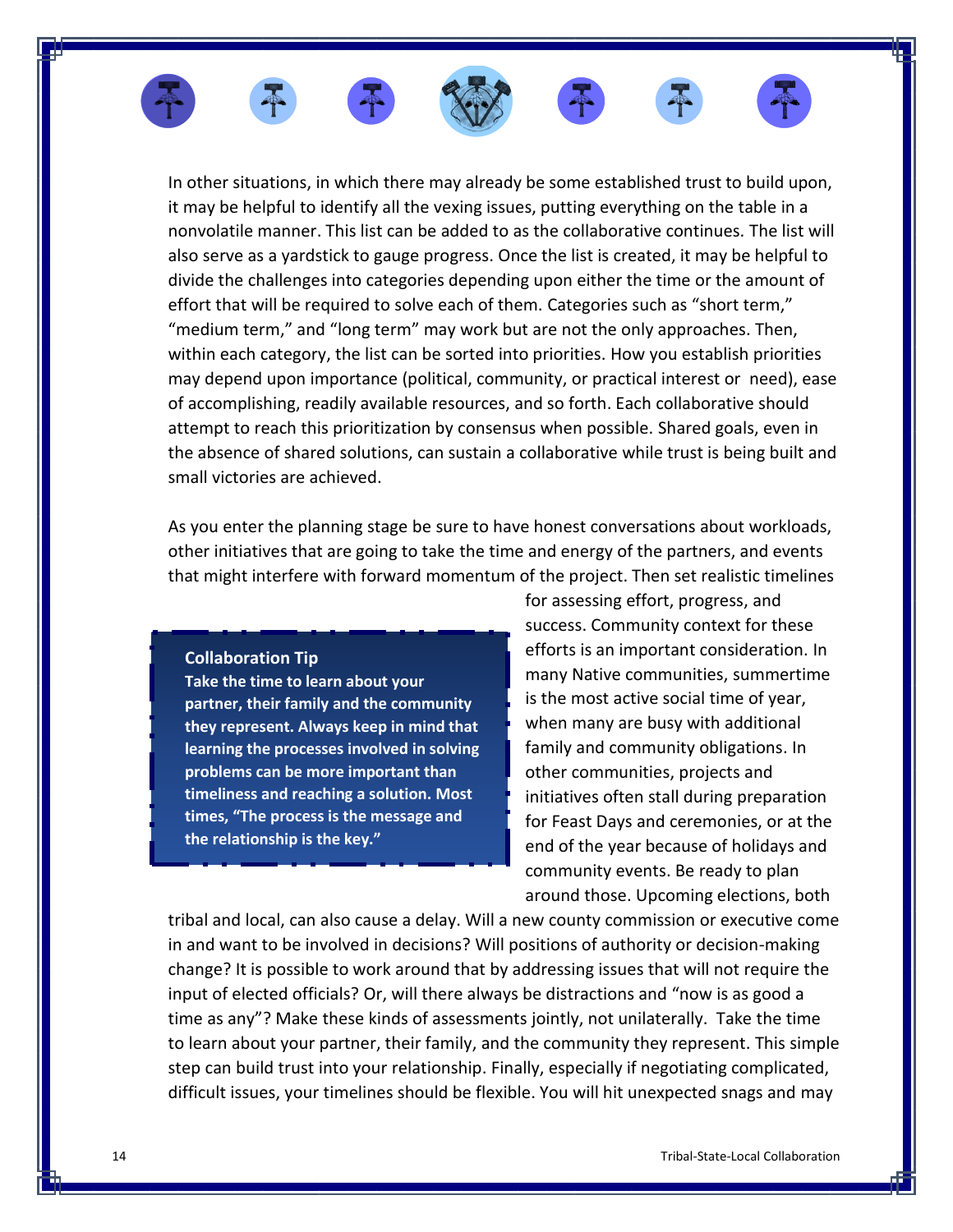

need to take a breath at some point. Always keep in mind that learning the processes involved in solving problems can be more important than timeliness and reaching a solution. Most times, *"The process is the message and the relationship is the key."*

4. *Establish Ground Rules and Common Values—*Establishing ground rules and common values when working with new partners can be especially important. It is also important that these rules be created out of respect. Building relationships in Native communities is often about learning a person's interests, who their family is, and how each is doing, as well as sharing meals and joking. This often involves conversations before meetings start, during breaks, during meals, and any other time when it is just "people," not roles, that are sharing and learning about each other. Approaching meetings in this way can really improve the character and the tone in the room and can make disagreements seem less of a chasm or a challenge. That is, differing opinions

become various perspectives and not a threat or an insurmountable impasse. Consider adopting rules and value statements similar to these:

 $\triangleright$  Respect each other as equals. Nothing will doom the discussion faster than an attitude that reflects a perspective of big brother–little brother, more experienced–less experienced, professional–untrained.

### **Collaboration Tip**

**Some communities teach that the Creator gave you two eyes and two ears and only one mouth for a reason. It is more important to listen and observe than it is to talk.**

 $\triangleright$  Listen to understand, not to prepare, an argument to overcome or counter another

idea—it is too easy to derail a search for solutions when people aren't listening but are biding their time waiting and rehearsing their own pearls of wisdom. Or worse, interrupting—not for clarification but to argue. It is so much more important to listen and learn about other perspectives than it is to persuade someone that you were right all along. Some communities teach that the Creator gave you two eyes and two ears and only one mouth for a reason. It is more important to listen and observe than it is to talk—you should watch and listen twice as much as you speak.

 $\triangleright$  Majority vote is a difficult way to operate a collaborative that requires the voluntary assent of the partners where there is always present an option to simply leave the collaborative. A better approach may be to operate by consensus. Consensus may help build respect; where everyone's opinion and perspective matters. Consensus says that when we agree it is *all* of us who endorse this action. It may not always be possible, but consensus shouldn't be abandoned lightly. You may have many people on the team from multiple sectors. In one collaborative, the members of the team could not agree on *why* the problem was happening, but they could agree that it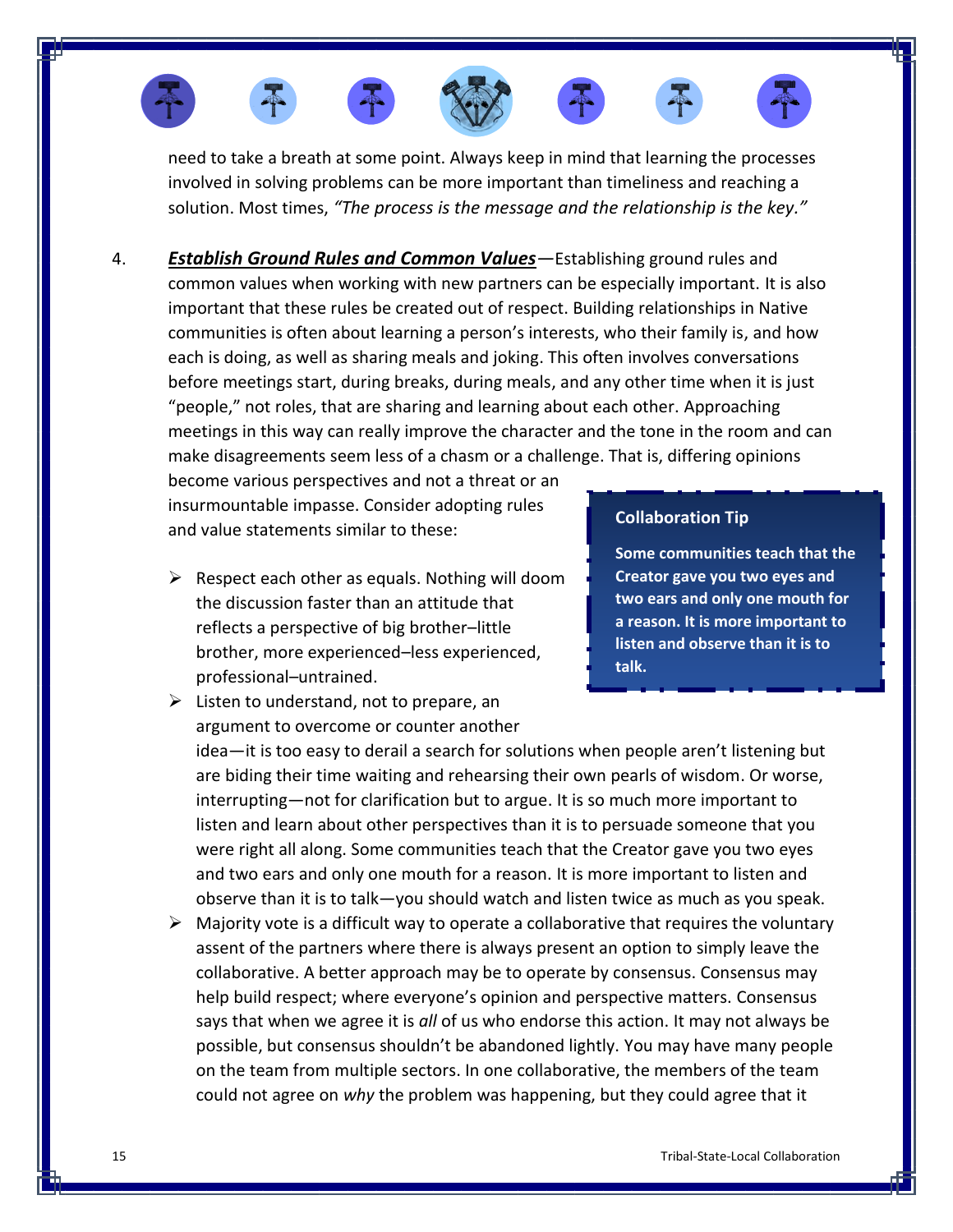*was* happening. (Sometimes the "why" isn't as important as the "what are we going to do about it?") At one point, the team was so divided about the root cause of the problem (was racism responsible for the conduct?) they thought they would have to issue minority reports because people couldn't agree. Because they operated by consensus, however, they took the time and worked to find something they could agree upon. While they disagreed about why the problem existed, they were convinced that the problematic conduct was indeed happening. The collaborative ended up being able to craft a remedial measure and a statement of principle announcing a joint determination that the conduct was unacceptable. Instead of focusing on the why, they chose to focus on what might be done to correct the problem. An oft-repeated piece of advice is that we shouldn't make the perfect the enemy of the good. In this situation, few thought it was optimal from their own

"With open minds, we can learn much from each other. The wisdom of collaboration becomes apparent as the common ground is uncovered and explored."

- Hon. Michael Petoskey

point of view, but all agreed that it was a joint step in the right direction.

When driving toward consensus there are a few strategies that might be helpful. Identify the elements of the problem that the team can agree upon and focus on those. Don't discount ideas. There is a noted business consultant that teaches the use of diversity, but not as a step

toward political correctness. Rather, he is convinced that the more perspectives that are shared, the more likely solutions will reveal themselves. You might have ten different people with ten different perspectives. All of them are valuable—use all of them to identify the scope and nuances of the problem. The goal is not to seek uniformity and agreement, but instead to identify all the aspects of the problem and then to weigh possible approaches. When there is one person on the team who can't agree, it is usually not a good strategy to overrule them with a majority vote simply to move on. Instead, have a conversation about their sticking point and unpack that with the rest of the team listening—not trying to convince the person they are wrong, but instead trying to understand why this is so important to that person. Value the dissenting perspective and try to build that into the solution proposed by the collaboration. In doing so, you will create a stronger relationship. Diverse viewpoints are valuable tools because they help identify troublesome aspects of problems. To effectively problem solve we need perspectives different from our own. Be mindful of the fact that, if you were able to solve the problem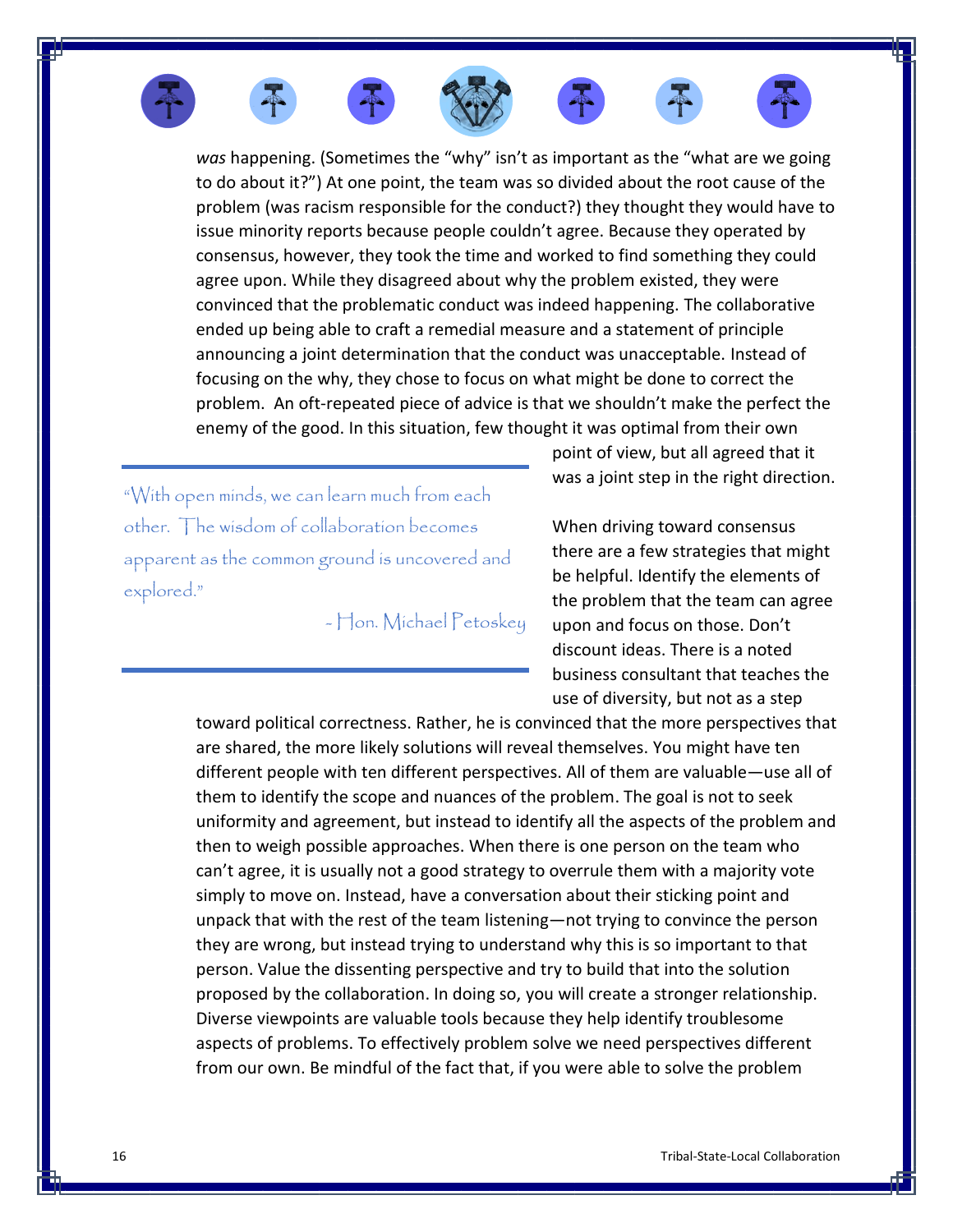

based on just your own perspective, you would have. You will need different perspectives to help create a solution to problems you can't solve alone.

It is sometimes helpful to let people discuss the issue at length rather than forcing a vote on a single approach or solution. Asking questions can sometimes spark new

#### **Collaboration Tip**

**Finding and building upon small successes builds relationships of trust that allow for ongoing work, as well as permitting an opportunity to circle back at some future time to take another look at a vexing problem**.

ideas. What might part of a solution look like if indeed "A" is correct that some aspect of the problem is affecting their community? Does this piece of an approach cause difficulties somewhere else? Must there be a single uniform solution? Could different approaches in various locations or situations be acceptable? Has this problem been confronted somewhere else? What did they do, learn, or try?

If ultimately you can't agree on any solution, don't let it become an impasse. Instead, use that experience and learn from it. Ask:

- $\triangleright$  What did you agree on?
- $\triangleright$  How can we make progress, even if we can't completely solve the problem today?
- $\triangleright$  How can we apply what we've learned to another problem?
- $\triangleright$  Is there a different sort of problem that might be addressed?

Some groups have disbanded because they couldn't resolve "the ultimate issue." Other groups persisted, tackled smaller problems, and built upon their successes. They agreed that it might be opportune to confront the nagging issue at a later time. Much like the U.S. approach in the Pacific during World War II, an island-hopping strategy allowed skipping problems that were too tough to solve initially, laying the groundwork to come back at a later time when the indicators of success were more favorable. They didn't let an insoluble problem of the moment halt an otherwise successful effort. If you have a problem that defies solution, don't let it derail the effort. Simply agree to disagree about "this one" and begin work on "that other one." There is usually not a shortage of problems that need solutions. Finding and building upon small successes builds relationships of trust that allow for ongoing work, as well as permitting an opportunity to circle back at some future time to take another look at a vexing problem.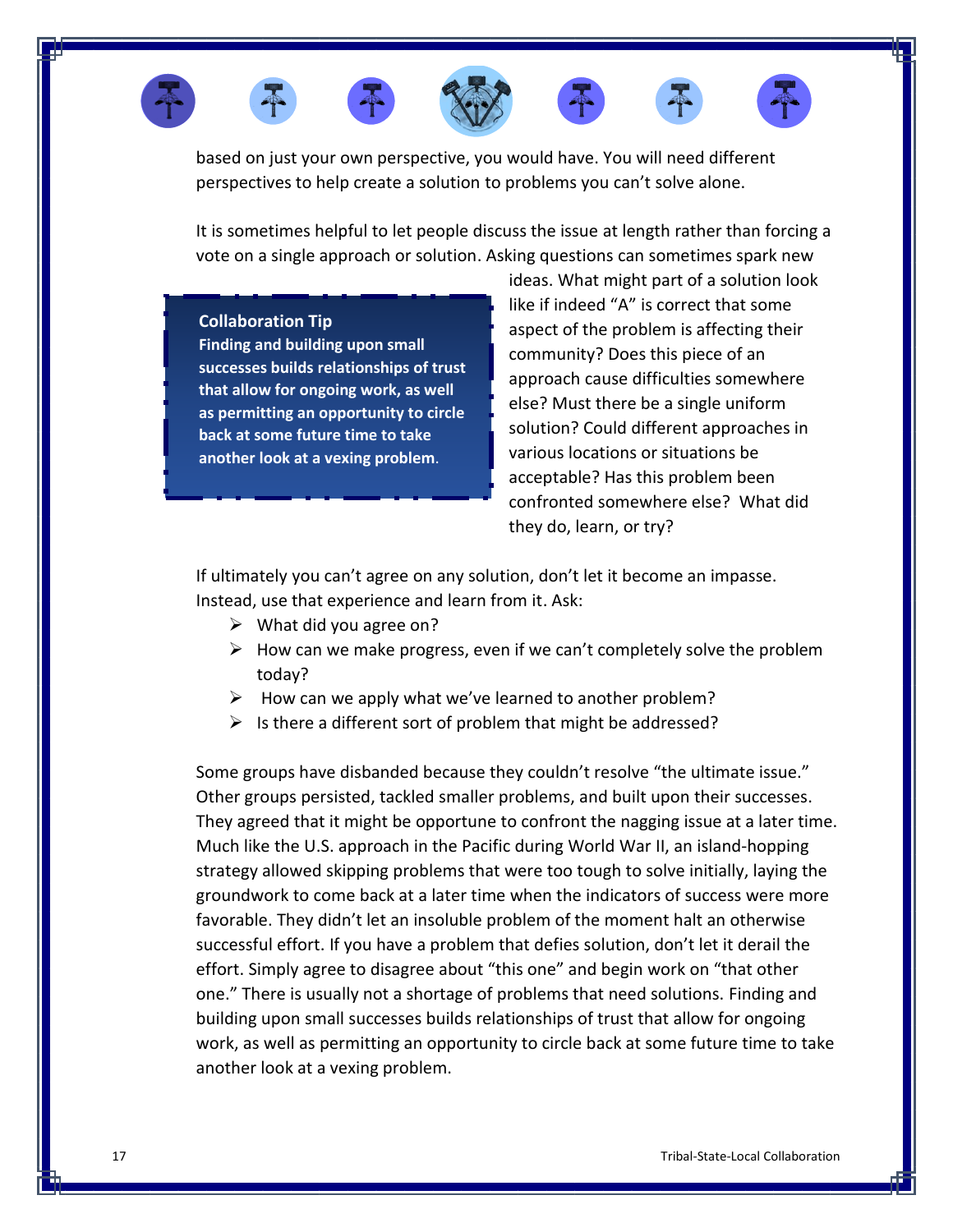





- $\triangleright$  Can we, as a collaborative, agree on what is at the root of the problem we are trying to resolve? What is the context of the problem? When did the problem appear? How long have things been this way? What has been the fallout from this problem not being solved? The issue might be persistent truancy in community, but what is at the source of that issue? Gather many perspectives and learn about each of them. Consider them all, but as recommended previously, do not let disagreements about why something is occurring prevent you from developing solutions to remedy the problem.
- ➢ Where are the landmines buried in the issue? Coming to a clearer understanding of the challenges the group will face may help avoid an impasse. Have people attempted to resolve this issue in the past and failed—and did hard feelings result on either side? Try to gain an understanding of the obstacles you may have to overcome.
- $\triangleright$  Think about what you are hoping to accomplish—in a best-case scenario, what would things look like if you resolved this issue? This is an opportunity for the group to dream big. Take time to think in detail about how things would be if the group were able to develop a solution and the solution was successful. For example, if the partners were able find a way to share information about domestic violence convictions so that the partner criminal justice systems could take them into consideration when charging and sentencing, or coordinate protective activities, what would that look like? Would information be shared automatically? Would those conversations be part of a standing meeting about the dynamics of domestic violence in the community generally? What is that bigger picture?
- $\triangleright$  What resources does each partner bring to the table that can help resolve this issue? What resources are needed? Can they be obtained or, in the short term, will the parties have to make do without them? Consider resource mapping to identify previously unknown sources of help. Who else has faced similar issues? What have they tried? What is there to learn from their activities?
- $\triangleright$  Who is going to be impacted by this work and how? Consider both positive and negative impacts. If information on domestic violence convictions is shared between courts, how will victims be impacted? Their families? Service providers? And, when you have created that list, review it from the perspectives of your entire collaborative team. Should anyone else be at the table for these discussions?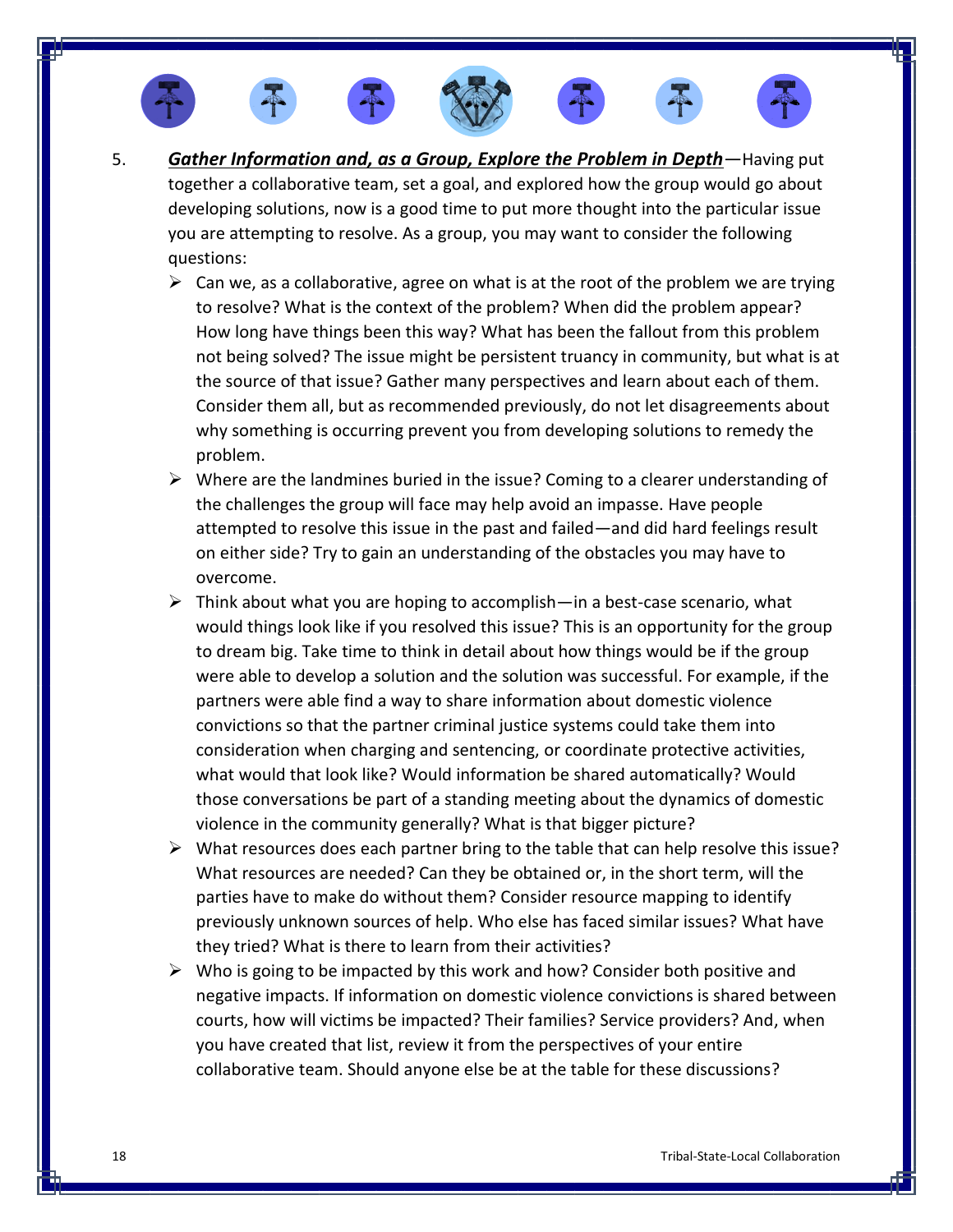

- $\triangleright$  What needs to change for the vision to be realized? After the team has taken the time to come to a fuller understanding of the context and history of the current situation and has developed a vision of what things might look like after a successful resolution has been implemented—connect the dots. What needs to be done to get from there to here? Prioritize your efforts, be pragmatic, and acknowledge the circumstances and limitations. The team needs to be thoughtful about what change is realistic. But don't be afraid to think and dream big. Temper your pragmatism with long-range thinking—what may not be possible today, might be possible in the future. Think in both the short term and the long term.
- $\triangleright$  Don't reinvent the wheel: Have other groups found a solution or an approach to the problem that you might be able to adapt (not copy) to fit your situation? There have been an increasing number of success stories around the country, and there is considerable effort being made to disseminate that information. There are numerous models, promising practices, and studies of common problems faced by tribes, states, counties, and local jurisdictions. Explore these successes with the team. Once the team can firmly grasp that success is possible, it is easier to continue the collaborative journey. One of those solutions might even fit your circumstances.

"Build on success by focusing on quickly achievable solutions. And find opportunities to celebrate and sustain the changes you make together so that they don't rely on the individuals who championed the changes."

– Jennifer Walter

# **IV.** *Continuing to "Cross the Bridge"—Working Together As a Group*

- 1. *Agree on Specific Changes*—When deciding what changes should be implemented, consider both short-term and long-term implications of the change.
	- $\triangleright$  What are the steps that must be accomplished to implement the desired change?
	- $\triangleright$  Who must approve the changes?
	- $\triangleright$  Who must be informed of the changes?
	- $\triangleright$  How long should they have to get ready for the change?
	- ➢ What might be the unexpected consequences of the change?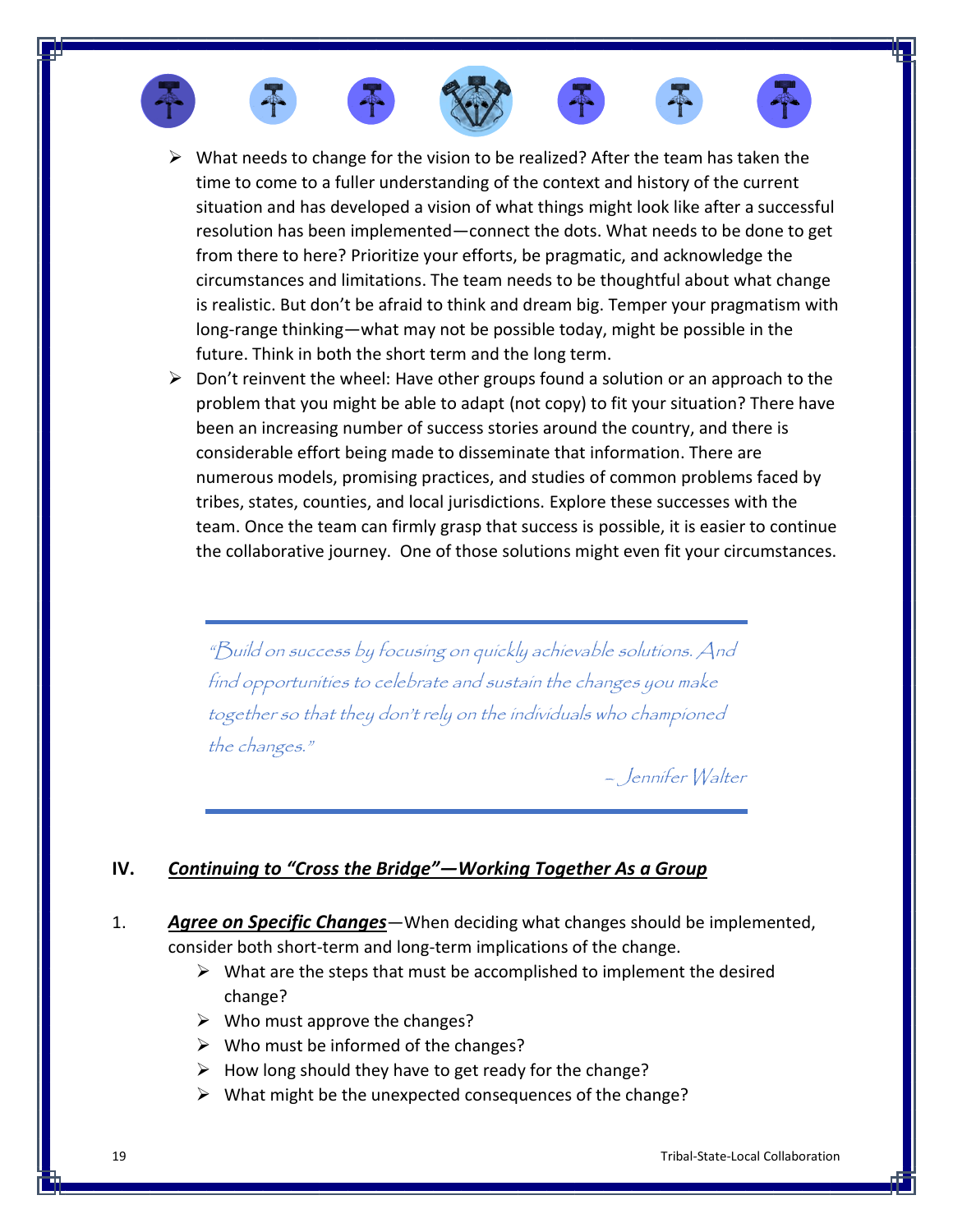











Be realistic about the changes you suggest. Although the partners may agree that more funding should be dispensed to resolve the problem—for example, more prevention activities should be funded—that might not be a realistic solution because of budget cuts. Acknowledge the difficulties, but don't be afraid to call them out. If roadblocks are highlighted, others may be willing to help solve a piece of the problem.

Focus on what the group needs to do to support the changes as well. Discuss the roles and responsibilities of individual members of the collaborative in facilitating that change. Some changes require a specific sequence of actions. If a specific sequence is required, how will you ensure necessary prerequisites are accomplished before launching the next step? Deadlines are not always essential, but if they are make sure to spell out who is responsible for leading the effort and who might be called upon to support the effort. Make sure the entire group participates in that conversation.

Importantly, when the group is developing resolutions to common problems, don't just think about the changes that need to occur but also consider the kinds of training that are needed to implement the agreement and to sustain the change. In one case, a county and a tribe were able to successfully negotiate an agreement between their law enforcement agencies that included topics such as hot pursuit, notice, and resource sharing. Unfortunately, they did not consider the fact that, as time went on, new officers and supervisors would need to be trained on the agreement to implement the agreement effectively over time. Despite the fact that a good solution had been put in place, after some time the problem began to reappear. The agencies began to face the same problem when responding to calls because the people on the ground were unware of the agreement or how to implement it. Build in ongoing training between jurisdictions if needed.

2. *Incorporate Continuous Quality Improvement*—Working together as a group to bring about change is not enough. The very ideas and perceptions that helped create the change will be necessary to ensure that the change is accomplishing the desired goal. How will you know that the change is working the way you want it to? Look back to how the group envisioned the details of successful change and consider whether those details are coming to fruition. Are the effects on people, communities, and entities that you envisioned being realized? If not, why not? Are there unanticipated consequences resulting from the change? Can the unwelcome impacts be mitigated? From the perspectives of the various collaborative members, is the targeted change accomplishing the desired results? If not, what needs to be adjusted or recalibrated? Are we moving toward a better result?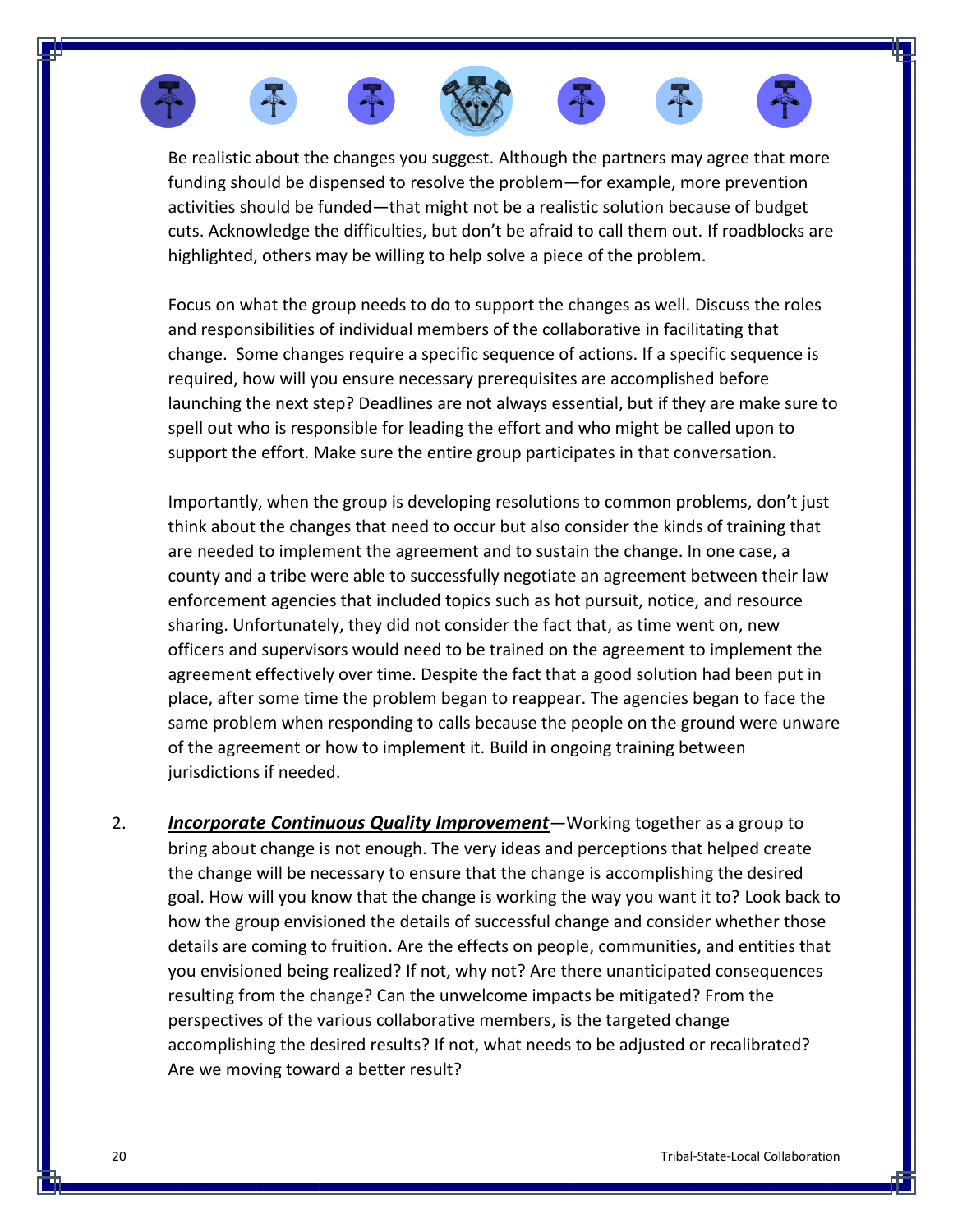











It is important to allow enough time to gauge results. Some results may be catastrophic and require immediate action. Others may be much more subtle and nuanced, and you need to allow the dust to settle to make an informed observation about whether you have been successful. If we declare victory for the targeted problem, what comes next? Come back and reassess after the passage of some time to ensure the solution has "stuck" or whether more training is needed to reinforce the change in how things are done?

3. *Move on to Other Goals/Revisit Unresolved Issues*—Often when a successful partnership has been created across jurisdictions, this step happens naturally. Unfortunately, it is the nature of the work to always have another issue that can be resolved. On a positive note, having built a successful collaboration, the trusting relationship is now stronger and may be better situated to tackle previously insoluble problems. As new issues are undertaken it may be necessary to reconstitute some of the membership. Interest in a particular issue may have kept some at the table who no longer have the time or interest in the next task. Or people with different backgrounds and experience may be necessary to better understand the context for the next round. In either case, try to ensure that the sense of accomplishment, as well as the strategies for overcoming disputes, is transitioned to the new leadership and membership. Of course, it wouldn't hurt to have some of the previous members "hold over" to the new set of tasks.

# 4. *Celebrate Successes, Share Credit and Accept Blame—Always, Always,*

*ALWAYS*—Share credit for things that have gone well and acknowledge your agencies' part in things that have not gone well. This is a necessary element of building and maintaining a trusting, effective collaboration. Respect is hard earned and even more valuable. Remember to celebrate your successes. The work that you

### **Collaboration Tip**

**Look back to how the group envisioned the details of successful change and consider whether those details are coming to fruition. Are the effects on people, communities, and entities that you envisioned being realized? If not, why not?**

are doing is difficult and can be trying to the sunniest of dispositions. Taking the time to look at the progress you have made and acknowledging your accomplishments as a group is an important part of maintaining the partnership and moving forward.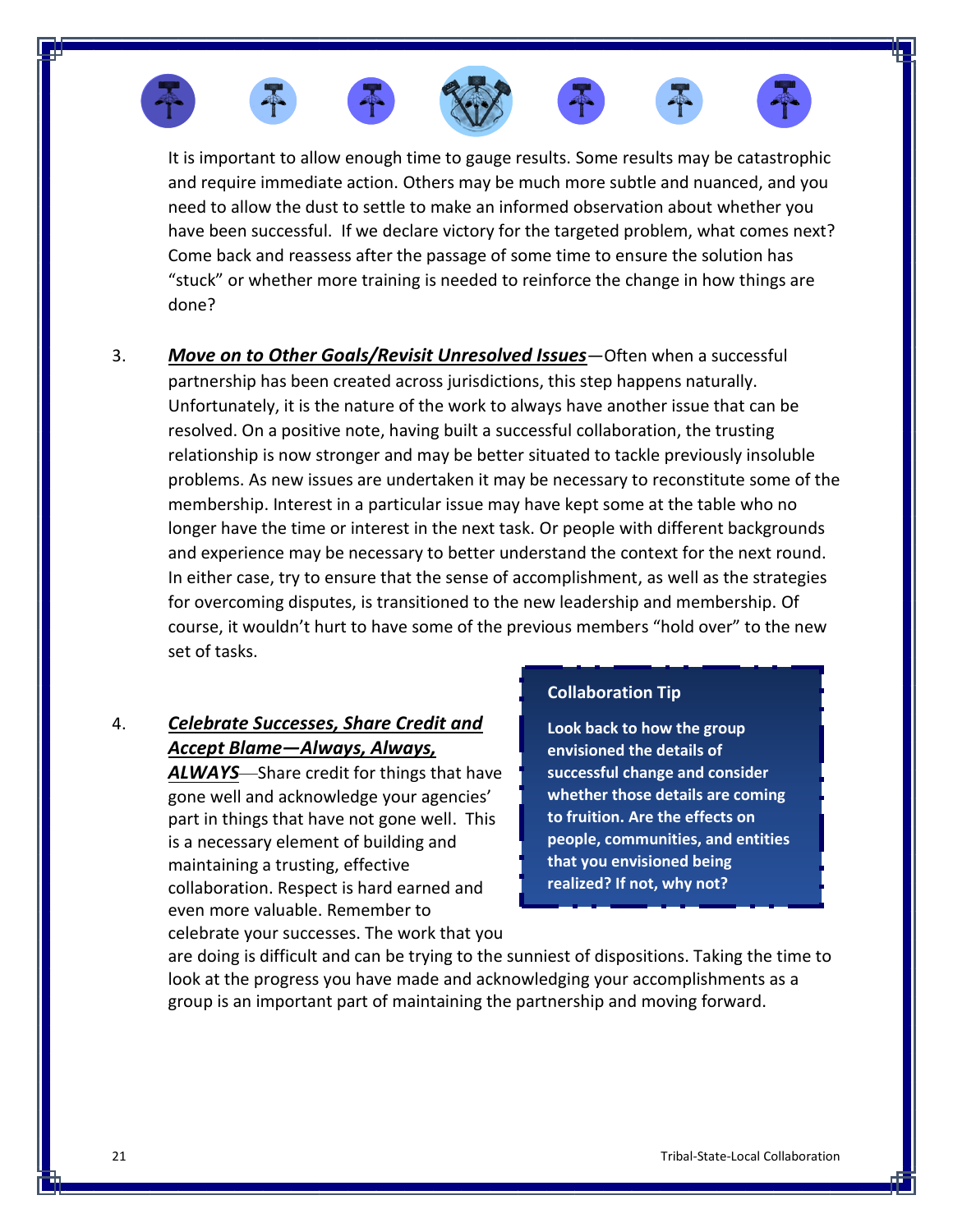

## **V.** *Conclusion*

Developing and maintaining a collaborative relationship across jurisdictions can result in creative solutions and better results for the entire community. The path toward that solution might be a challenge. Be prepared to answer hard questions such as: **"Why now?"** Good faith and trust are not automatic, even with the best of intentions. It may be that the first step in building an effective collaborative is an honest answer to a hard question. In a national effort to create a collaboration among state and tribal judges one of the most profound moments of the first meeting was when a tribal judge asked, *"Why now?"* The question strongly implied that there must be some newly discovered benefit to the organization motivating it for the first time to invite tribal judges to collaborate or even to participate. The honest and heartfelt response from a leader of the state judges that the invitation was too long overdue, and it was past time to take the first step went a long way to easing the mistrust in the room. It didn't solve everything, but it was a beginning. A beginning that has resulted in a multiyear strong and ongoing collaboration. The goal of thoughtful planning is to ensure that you are approaching the collaboration with clear-eyed view of where the challenges and strengths lie.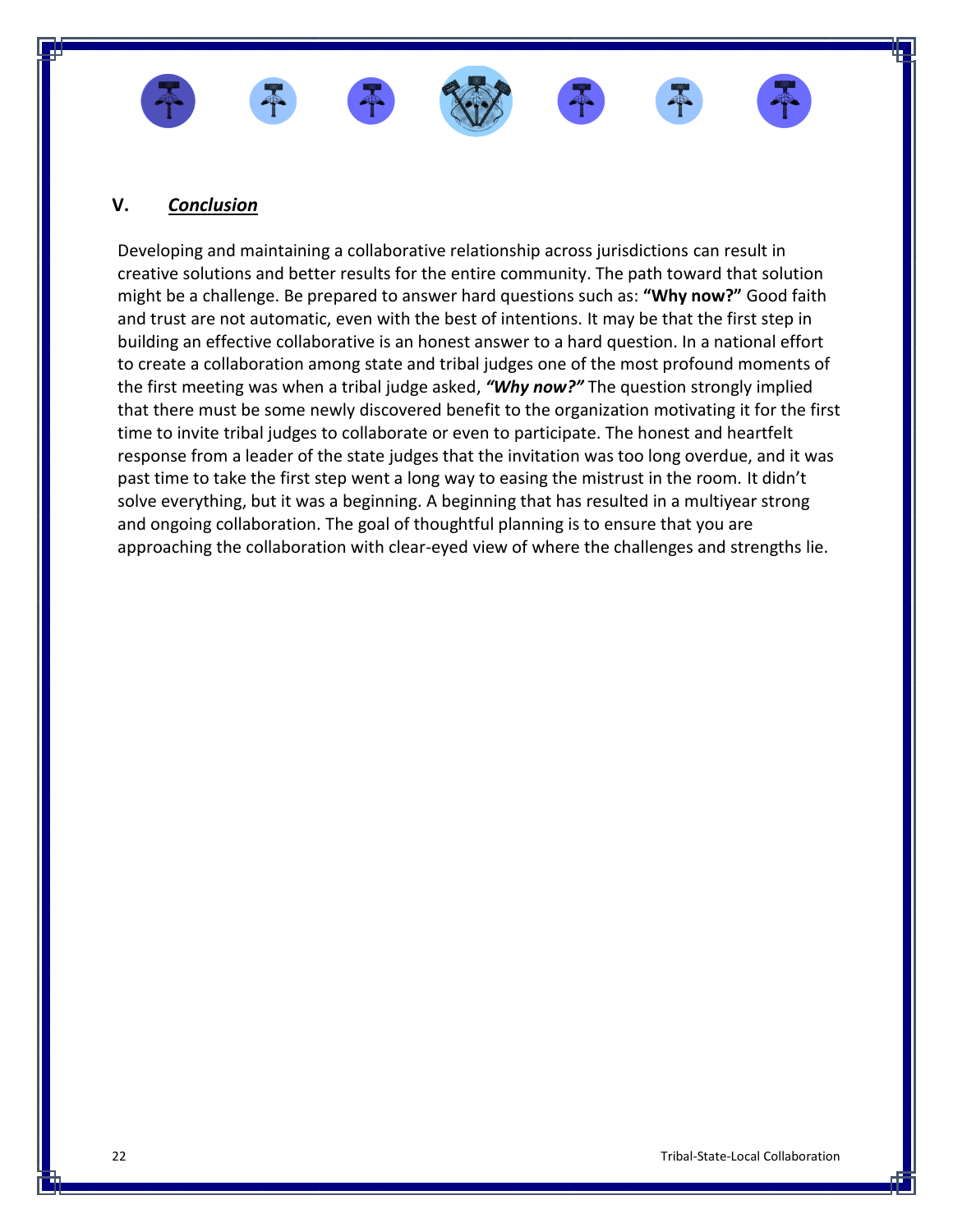









**Appendix A**

# **Suggested Further Reading/Additional Resources on**

# **Tribal-State-Local Collaboration**

Capacity Building Center for Tribes, *Building an Effective Tribal-State Child Welfare Partnership.* Available at: [http://collaboration.tribalinformationexchange.org/.](http://collaboration.tribalinformationexchange.org/)

Kimberly Cobb and Tracy Mullins, *Improving the Administration of Justice In Tribal Communities through Information and Resource Sharing,* American Probation and Parole Association (2010). Available at:

[http://tloa.ncai.org/documentlibrary/2011/01/Information%20and%20Resource%20Sharing\\_FI](http://tloa.ncai.org/documentlibrary/2011/01/Information%20and%20Resource%20Sharing_FINAL_12-2010.pdf) [NAL\\_12-2010.pdf](http://tloa.ncai.org/documentlibrary/2011/01/Information%20and%20Resource%20Sharing_FINAL_12-2010.pdf)

Jennifer Fahey, Korey Wahwassuck, Alison Leof, John Smith, Center for Evidence-Based Policy, Oregon Health and Science University, *Joint Jurisdiction Courts: A Manual for Developing Tribal, Local, State and Federal Justice Collaborations* (2016). Available at: [https://www.walkingoncommonground.org/resources-tools.cfm.](https://www.walkingoncommonground.org/resources-tools.cfm)

Jerry Gardner, *Improving the Relationship between Indian Nations, the Federal Government, and State Governments* (2001). Available at: [http://www.tribal-institute.org/articles/mou.htm.](http://www.tribal-institute.org/articles/mou.htm)

Tassie Hanna, Sam Deloria, and Charles E. Trimble, *The Commission on State-Tribal Relations: Enduring Lessons in the Modern State-Tribal Relationship* (2012). Available at: [https://turtletalk.files.wordpress.com/2013/01/cstr-article-final.pdf.](https://turtletalk.files.wordpress.com/2013/01/cstr-article-final.pdf)

Susan Johnson, Jeanne Kauffman, John Dossett and Sarah Hicks*, Government to Government Models of Cooperation Between States and Tribes,* National Conference of State Legislatures, (2009). Available at: [http://www.ncai.org/policy-issues/tribal-governance/state-tribal](http://www.ncai.org/policy-issues/tribal-governance/state-tribal-relations/Govt_to_Govt_Models_of_Cooperation_Between_States_and_Tribes_2002.pdf)relations/Govt to Govt Models of Cooperation Between States and Tribes 2002.pdf

*Michigan's Judiciary Success Stories: How Tribal, State and Federal Courts Are Collaborating to Benefit Michigan Families* (2017). Available at:

[https://www.walkingoncommonground.org/files/MI%20Tribal-State-](https://www.walkingoncommonground.org/files/MI%20Tribal-State-Fed%20Success%20Stories%2011-3_FINAL%20(1)%20(002).pdf)[Fed%20Success%20Stories%2011-3\\_FINAL%20\(1\)%20\(002\).pdf.](https://www.walkingoncommonground.org/files/MI%20Tribal-State-Fed%20Success%20Stories%2011-3_FINAL%20(1)%20(002).pdf)

National Center for State Courts, *Building on Common Ground: A National Agenda to Reduce Jurisdictional Disputes Between Tribal, State, and Federal Courts* (1993). Available at: [http://www.tribal-institute.org/articles/common.htm.](http://www.tribal-institute.org/articles/common.htm)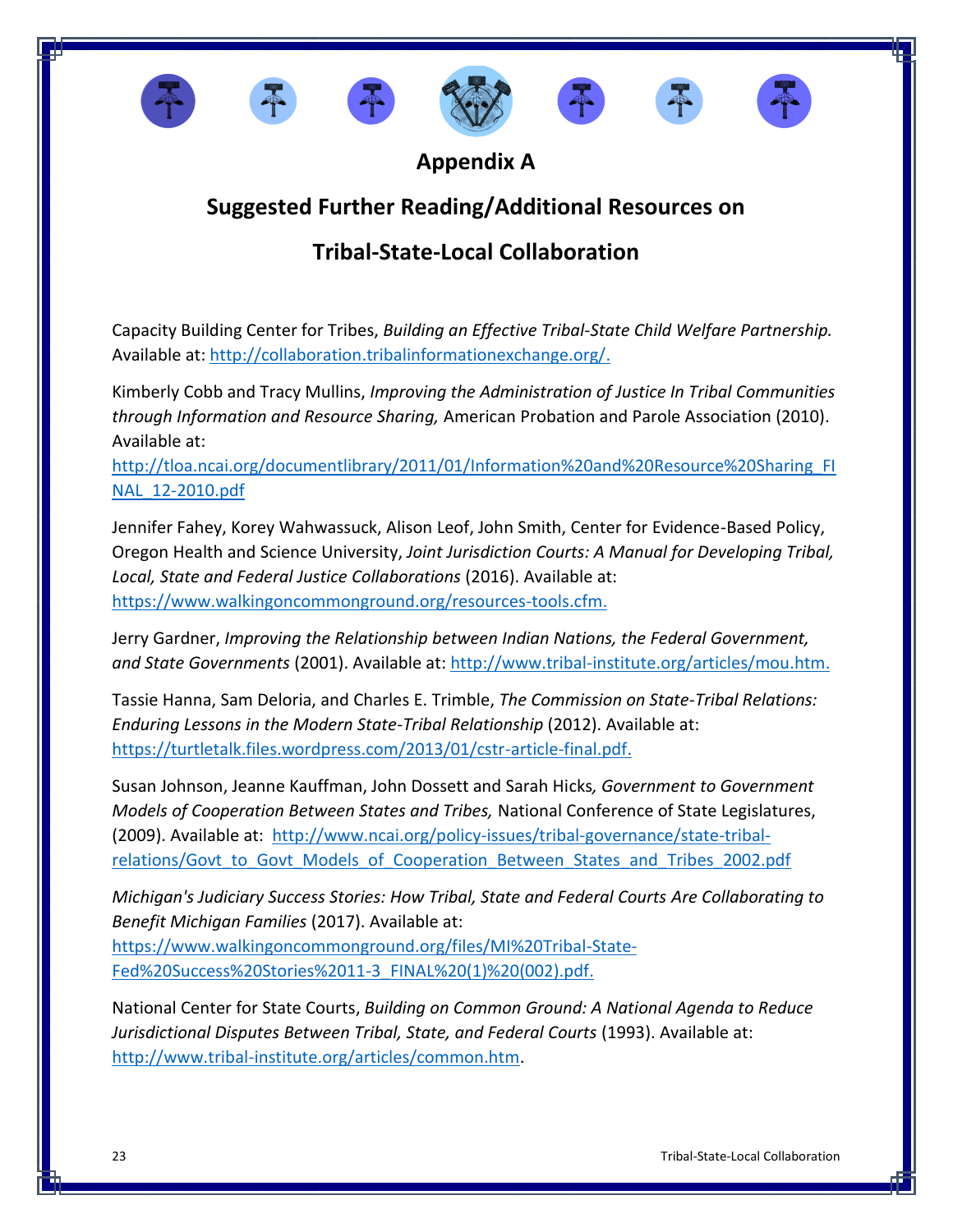

National Sheriff's Association, *Cross-Deputization in Indian Country* (2018). Available at: [https://ric-zai-inc.com/Publications/cops-p363-pub.pdf.](https://ric-zai-inc.com/Publications/cops-p363-pub.pdf)

H. Ted Rubin, *Tribal Courts and State Courts: Disputed Civil Jurisdiction Concerns and Steps Toward Resolution*, 14 State Court Journal 2 (1990), pages 9-15. Available at: [http://www.walkingoncommonground.org/files/Background%201%20TCSC\\_Disputed%20Civil%](http://www.walkingoncommonground.org/files/Background%201%20TCSC_Disputed%20Civil%20Jurisidction%20Concerns%20and%20Resolution_SCJ%20Vol14No2_1990(2).pdf) [20Jurisidction%20Concerns%20and%20Resolution\\_SCJ%20Vol14No2\\_1990\(2\).pdf](http://www.walkingoncommonground.org/files/Background%201%20TCSC_Disputed%20Civil%20Jurisidction%20Concerns%20and%20Resolution_SCJ%20Vol14No2_1990(2).pdf)

H. Ted Rubin, *Tribal Courts and State Courts: Working Together to Resolve Jurisdictional Conflicts*, 15 State Court Journal 2 (1991), pages 36-40. Available at: [http://www.walkingoncommonground.org/files/Background%202%20TCSC\\_Working%20Toget](http://www.walkingoncommonground.org/files/Background%202%20TCSC_Working%20Together%20to%20Prevent%20Jurisdictional%20Conflicts_Vol15No2_1991.pdf) [her%20to%20Prevent%20Jurisdictional%20Conflicts\\_Vol15No2\\_1991.pdf](http://www.walkingoncommonground.org/files/Background%202%20TCSC_Working%20Together%20to%20Prevent%20Jurisdictional%20Conflicts_Vol15No2_1991.pdf)

H. Ted Rubin, *Tribal Courts and State Courts: From Conflicts to Common Ground,* State Court Journal, (Winter 1992) pages 17-20. Available at:

[http://www.walkingoncommonground.org/files/Background%203%20TCSC\\_From%20Conflicts](http://www.walkingoncommonground.org/files/Background%203%20TCSC_From%20Conflicts%20to%20Common%20Ground_SCJ%20Vol16No1_1992%20(3).pdf) [%20to%20Common%20Ground\\_SCJ%20Vol16No1\\_1992%20\(3\).pdf](http://www.walkingoncommonground.org/files/Background%203%20TCSC_From%20Conflicts%20to%20Common%20Ground_SCJ%20Vol16No1_1992%20(3).pdf)

Substance Abuse and Mental Health Services Administration, *Culture Card: A Guide to Build Cultural Awareness: American Indian and Alaska Native* (2010). Available at: [https://store.samhsa.gov/product/American-Indian-and-Alaska-Native-Culture-Card/SMA08-](https://store.samhsa.gov/product/American-Indian-and-Alaska-Native-Culture-Card/SMA08-4354) [4354.](https://store.samhsa.gov/product/American-Indian-and-Alaska-Native-Culture-Card/SMA08-4354)

Hon. William Thorne, *Partnership: Bringing Together Tribal and State Court Jurisdictions*, 9 Tribal Court Record 1, (Spring/Summer 1996) pages 21-24. Available at: <http://www.walkingoncommonground.org/files/Background%20Thorne%20article.pdf>

Tribal Law and Policy Institute. *National Convening of Tribal State Court Forums Report* (2017). Available at: [http://media.wix.com/ugd/8305c9\\_ecd3c527b9074d8ea6e7948ead01616c.pdf.](http://media.wix.com/ugd/8305c9_ecd3c527b9074d8ea6e7948ead01616c.pdf)

Tribal Law and Policy Institute. *Tribal-State Court Forums Policy Brief* (2016). Available at: [http://media.wix.com/ugd/8305c9\\_cd05fe6424a04b7c9985a30c72ff76cb.pdf](http://media.wix.com/ugd/8305c9_cd05fe6424a04b7c9985a30c72ff76cb.pdf)

Tribal Law and Policy Institute, *Tribal-State Court Forums: An Annotated Directory* (2016). Available at: [https://www.walkingoncommonground.org/files/Tribal-](https://www.walkingoncommonground.org/files/Tribal-State%20Court%20Forum%20BJA%20Approved%20Final%201-2016.pdf)[State%20Court%20Forum%20BJA%20Approved%20Final%201-2016.pdf.](https://www.walkingoncommonground.org/files/Tribal-State%20Court%20Forum%20BJA%20Approved%20Final%201-2016.pdf)

Tribal Law and Policy Institute, *Promising Strategies: Tribal State Court Relations* (2013). Available at:

[https://www.walkingoncommonground.org/files/TLPI%20Promising%20Strategies%20Tribal-](https://www.walkingoncommonground.org/files/TLPI%20Promising%20Strategies%20Tribal-State%20Court%20Relations_FINAL_Updated%208-15-13.pdf)[State%20Court%20Relations\\_FINAL\\_Updated%208-15-13.pdf.](https://www.walkingoncommonground.org/files/TLPI%20Promising%20Strategies%20Tribal-State%20Court%20Relations_FINAL_Updated%208-15-13.pdf)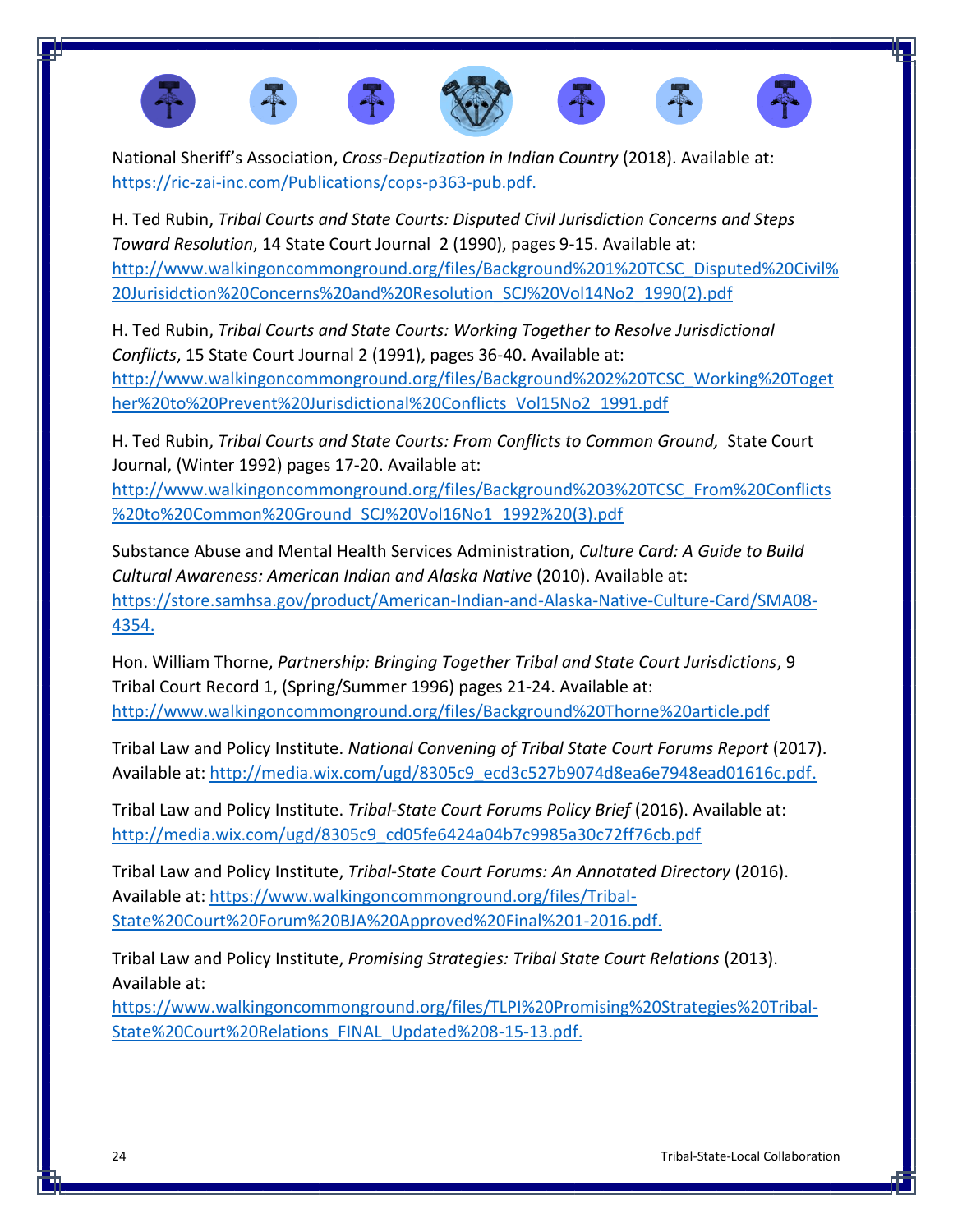

Tribal Law and Policy Institute, *Promising Strategies: Public Law 280* (2013). Available at: [https://www.walkingoncommonground.org/files/TLPI%20Promising%20Strategies%20280\\_FIN](https://www.walkingoncommonground.org/files/TLPI%20Promising%20Strategies%20280_FINAL_Updated%20%208-16-13.pdf) [AL\\_Updated%20%208-16-13.pdf.](https://www.walkingoncommonground.org/files/TLPI%20Promising%20Strategies%20280_FINAL_Updated%20%208-16-13.pdf)

Korey Wahwassuck, John P. Smith, and John R. Hawkinson, *Building a Legacy of Hope: Perspectives on Joint Tribal-State Jurisdiction*, 36 William Mitchell Law Review 2 (2010), Article 3. Available at:

[http://www.wellnesscourts.org/files/Leech%20Lake%20William%20Mitchell%20law%20review](http://www.wellnesscourts.org/files/Leech%20Lake%20William%20Mitchell%20law%20review%20article%20Wahwassuck.pdf) [%20article%20Wahwassuck.pdf](http://www.wellnesscourts.org/files/Leech%20Lake%20William%20Mitchell%20law%20review%20article%20Wahwassuck.pdf)

## **Websites**

National Child Welfare Association:<https://www.nicwa.org/>

National Congress of American Indians, Tribal-State Relations: [http://www.ncai.org/policy](http://www.ncai.org/policy-issues/tribal-governance/state-tribal-relations)[issues/tribal-governance/state-tribal-relations](http://www.ncai.org/policy-issues/tribal-governance/state-tribal-relations)

National Criminal Justice Association: [http://www.ncjp.org/tribal-sovereignty/joint-jurisdiction](http://www.ncjp.org/tribal-sovereignty/joint-jurisdiction-courts)[courts](http://www.ncjp.org/tribal-sovereignty/joint-jurisdiction-courts)

Walking on Common Ground: [www.WalkingOnCommonGround.org](http://www.walkingoncommonground.org/)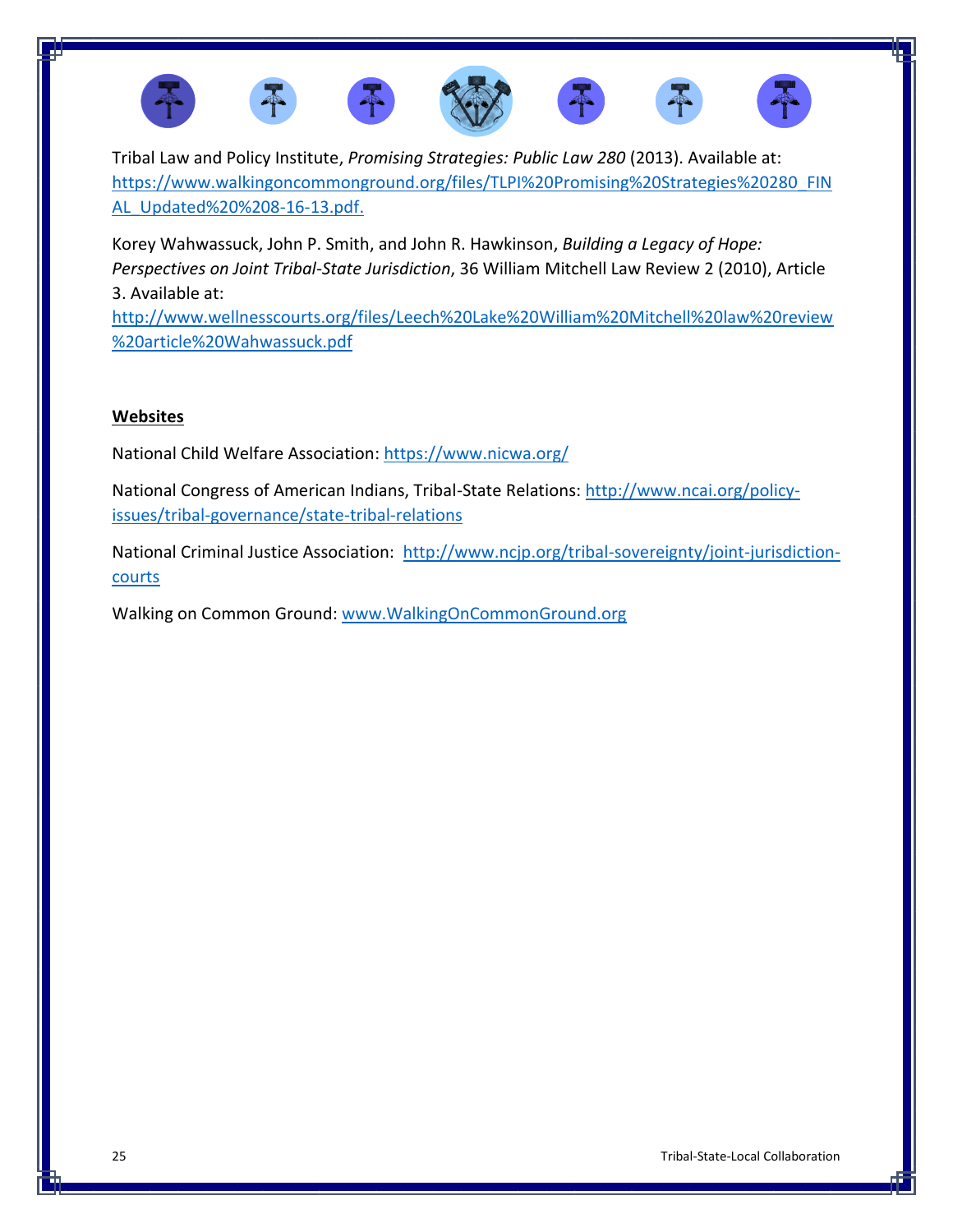









# **Appendix B Assessing Readiness to Collaborate Worksheet**

"Readiness" describes the degree to which an individual, group, organization, or community is both prepared and motivated to commit resources toward entering a collaborative relationship. The checklist included in this attachment is intended to help you determine your level of readiness. It's easy to overlook this step given the long list of tasks on our to-do lists but assessing readiness can be an important step toward creating a more successful collaboration. A failed collaboration can be difficult to restart. It is frustrating for everyone involved to begin a collaboration only to see it flounder because of an unanticipated challenge. Frustration can lead to a loss of momentum, which may lead to the ultimate collapse of the initiative. Getting people and partners reengaged can feel impossible because "we tried that before and it didn't work." For these reasons, it is better to begin the initiative with a clear understanding of where the challenges are up front and to minimize their impact on the overall goal of the project.

Having worked to gain a clear-eyed understanding of where you and your organization stand, you have a couple of choices. One option is to work internally to strengthen key areas before engaging with your partner. Another option is to approach your partner with the results of the assessment and begin your conversation in the spirit of working together to shore up weaknesses and gather the resources necessary to make your collaboration successful.

This assessment tool can also be used as a check-in for ongoing collaborative relationships. As mentioned previously, it can be difficult to resurrect a failed or failing collaboration but having a clear understanding of the challenges it faced gives you something to work with to build momentum. For successful collaborations, doing the assessment can help you celebrate your successes as well as identify areas that can be improved.

(See next page for assessment tool.)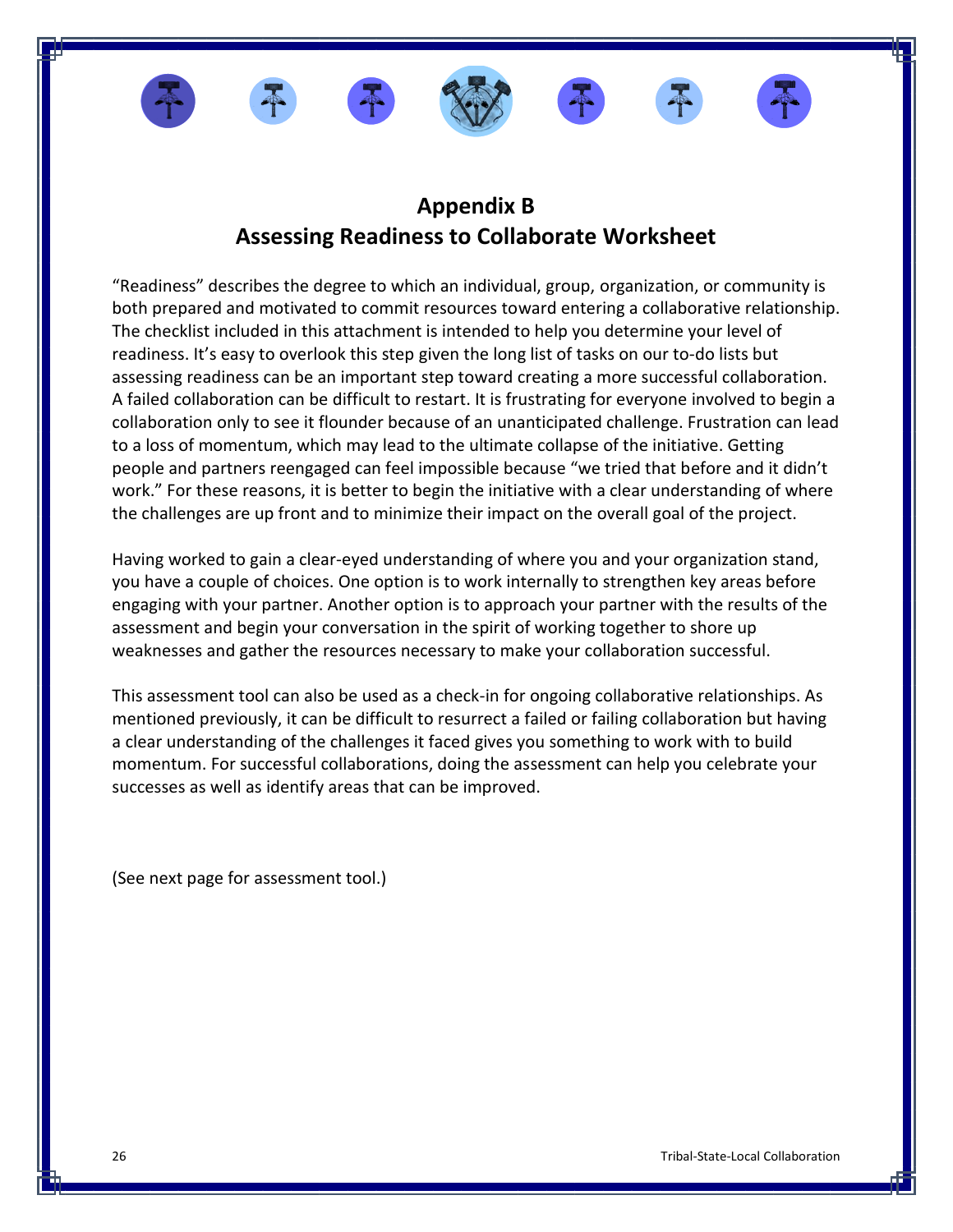

*Directions: Have members of the team complete this checklist individually, then review the list collectively and check the statements that apply to the group.*

- $\Box$  We are supportive of collaboration and think it's a good idea.
- $\Box$  We understand what is involved in collaboration (e.g., recognize that collaboration will mean a change in the status quo).
- $\Box$  We understand the added value of collaboration (e.g., additional knowledge and expertise, additional resources, and comprehensive solutions).
- $\Box$  Our leadership supports our desire to collaborate (e.g., is willing to provide necessary resources, such as staff time and meeting space).
- $\Box$  We have the right people on board to foster and maintain collaboration (e.g., individuals with facilitation and consensus-building skills).
- $\Box$  We are motivated for partners to join, and we can articulate our motivation in a clear and positive way.
- $\Box$  We have a clear purpose to present to partners.
- $\Box$  We are willing to listen and learn about our partner's systems, values, strengths, and challenges, and understand how that might limit their ability to do what we want them to do.
- $\Box$  We are willing to share control and work for the mutual benefits of all.
- $\Box$  We are prepared to engage in genuine, respectful dialogue; use active listening skills; and participate in open and transparent sharing of information.
- $\Box$  We are willing to have hard conversations and try to work through them.
- $\Box$  We are willing to bring in people that our partners trust to facilitate the conversations.
- $\Box$  We have the organizational capacity to enable partnering (e.g., administrative support and technology tools).
- $\Box$  We have a good record to share with partners (e.g., are fiscally sound and have a good reputation in the community).
- $\Box$  We are committed to continuous quality improvement and are ready for the long haul.

Total number of attributes checked

If you check at least half of the statements, there is a good chance your team is ready to move forward. If you check fewer than half, don't give up. Instead, choose one or two items to work on—either alone or with your partner—and then reassess your readiness after doing so.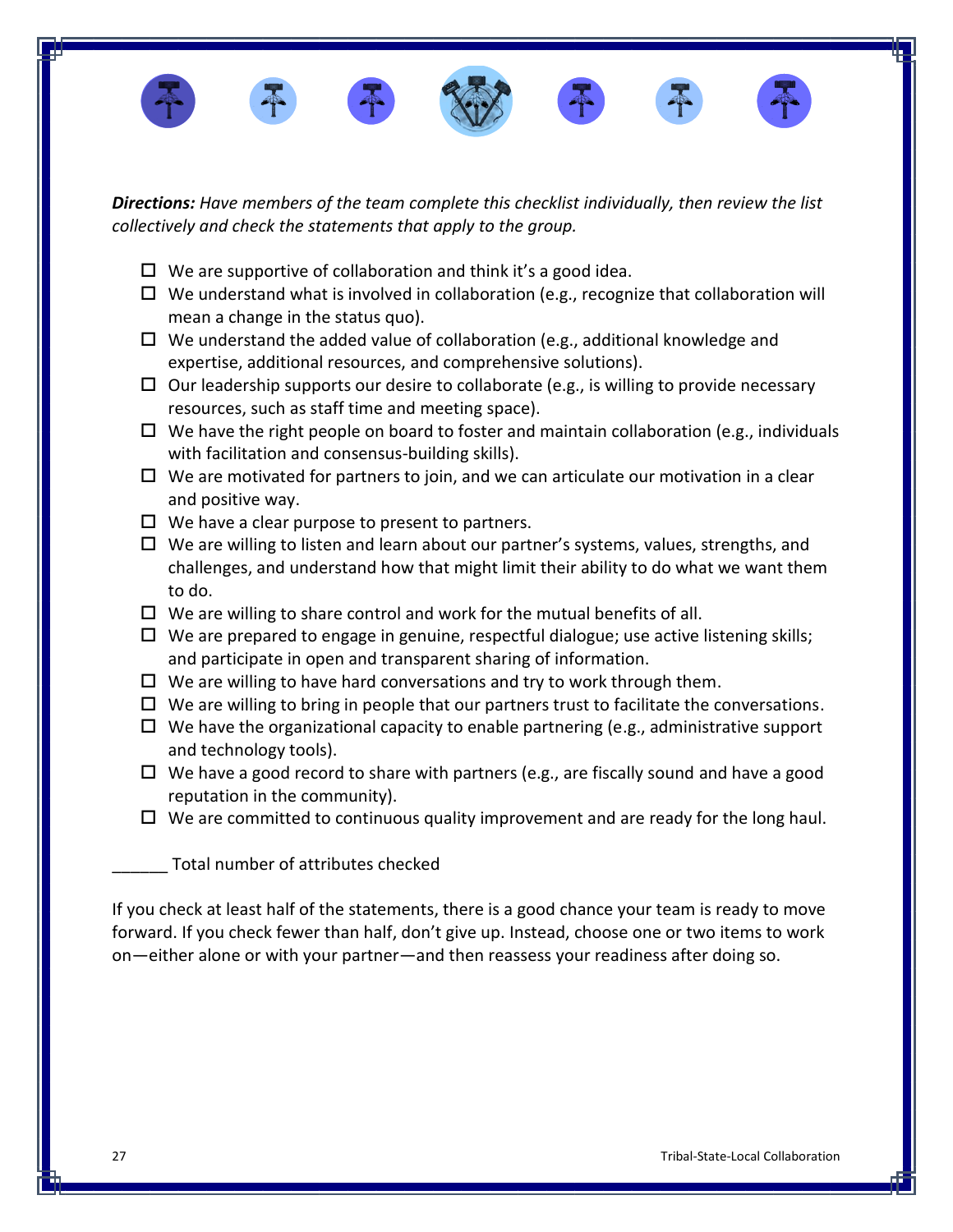









# **Appendix C**

# **Tribal-State-Local Collaboration Dos and Don'ts**

### **Membership**

- $\checkmark$  DO select team members from diverse perspectives who have demonstrated interest, expertise, or experience in addressing Indian law issues.
- $\checkmark$  DON'T select forum members based only on their position within a particular department or elsewhere.

#### **Mutual Respect**

- $\checkmark$  DO acknowledge differences between tribal and state systems and seek ways of cooperating consistent with those differences.
- $\checkmark$  DON'T characterize either system as better or worse or more or less sophisticated than the other.

#### **Scope**

- $\checkmark$  DO proceed in phases with predetermined time frames, including a study phase in which issues are identified, before implementing recommendations.
- $\checkmark$  DON'T devote resources to implementation until a consensus is reached concerning priority issues and recommendations.

#### **Persistence**

- $\checkmark$  DO design a process that invites broad-based participation in identifying issues and making recommendations.
- $\checkmark$  DON'T be discouraged by lack of participation or lack of progress.

### **Performance**

- $\checkmark$  DO assign manageable tasks to team members or subcommittees to be accomplished within established time frames.
- $\checkmark$  DON'T delay too long before dividing the work of the team into tasks that can be accomplished within the time frames established.

#### **Solutions**

- $\checkmark$  DO emphasize creative solutions to issues that are consistent with the rights of the parties, sovereignty, and judicial independence.
- $\checkmark$  DON'T emphasize jurisdictional limitations.

### **Communications**

- ✓ DO emphasize person‐to‐person communication and education to address issues.
- $\checkmark$  DON'T seek to address issues solely through large-scale change in the law or legal systems.